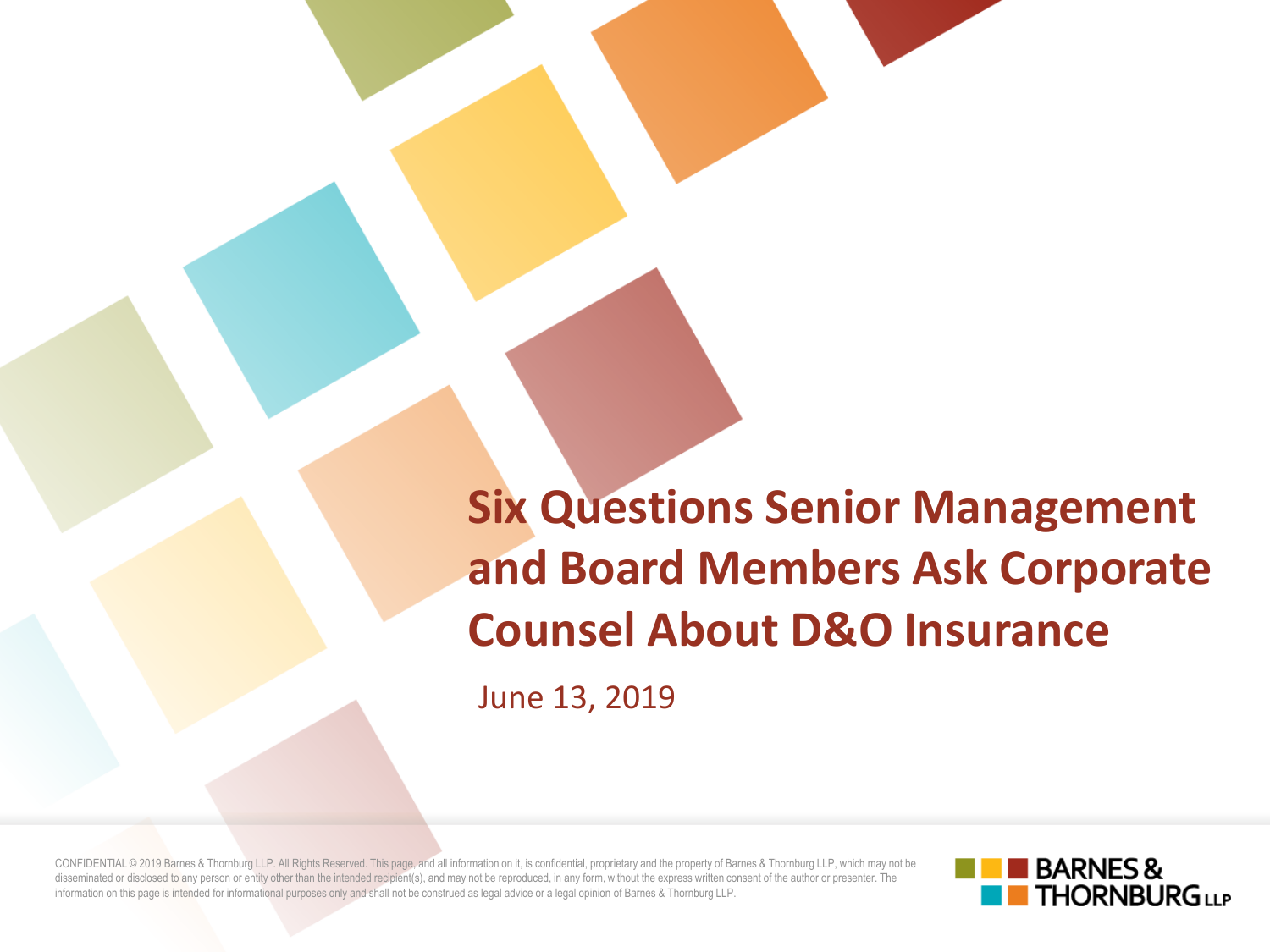

### **What does our D&O policy cover and exclude, and what's the risk that the insurance company can get out of paying this claim?**

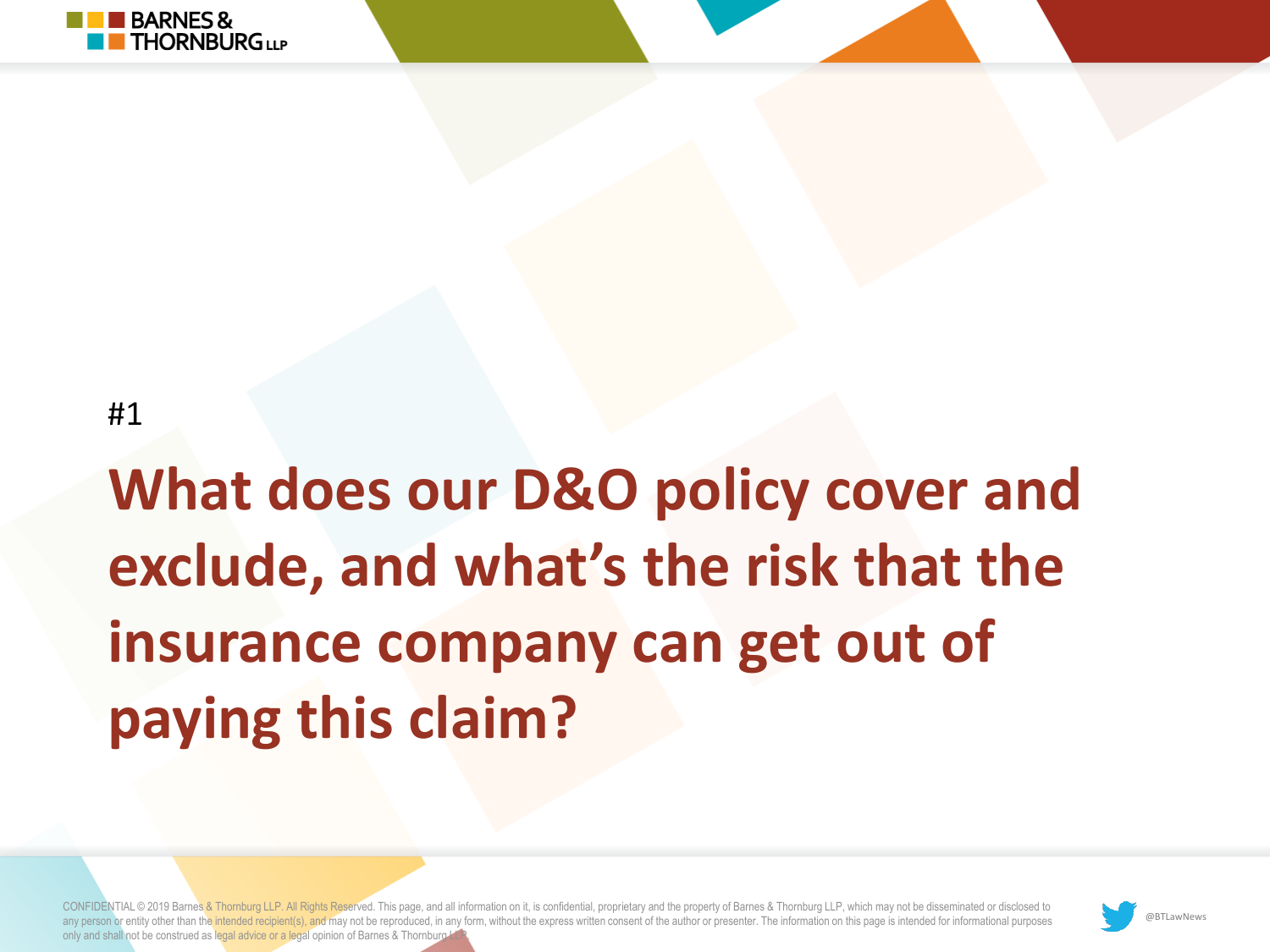

### Three Insuring Agreements

- **Side A:** Direct coverage for individual D&O's when corporation financially or legally cannot indemnify them (no SIR, non-rescindable)
- **Side B:** Coverage for corporation's indemnification of D&O's – presumptive indemnification (SIR)
- **Side C:** Coverage for corporation's liability (securities) (SIR)

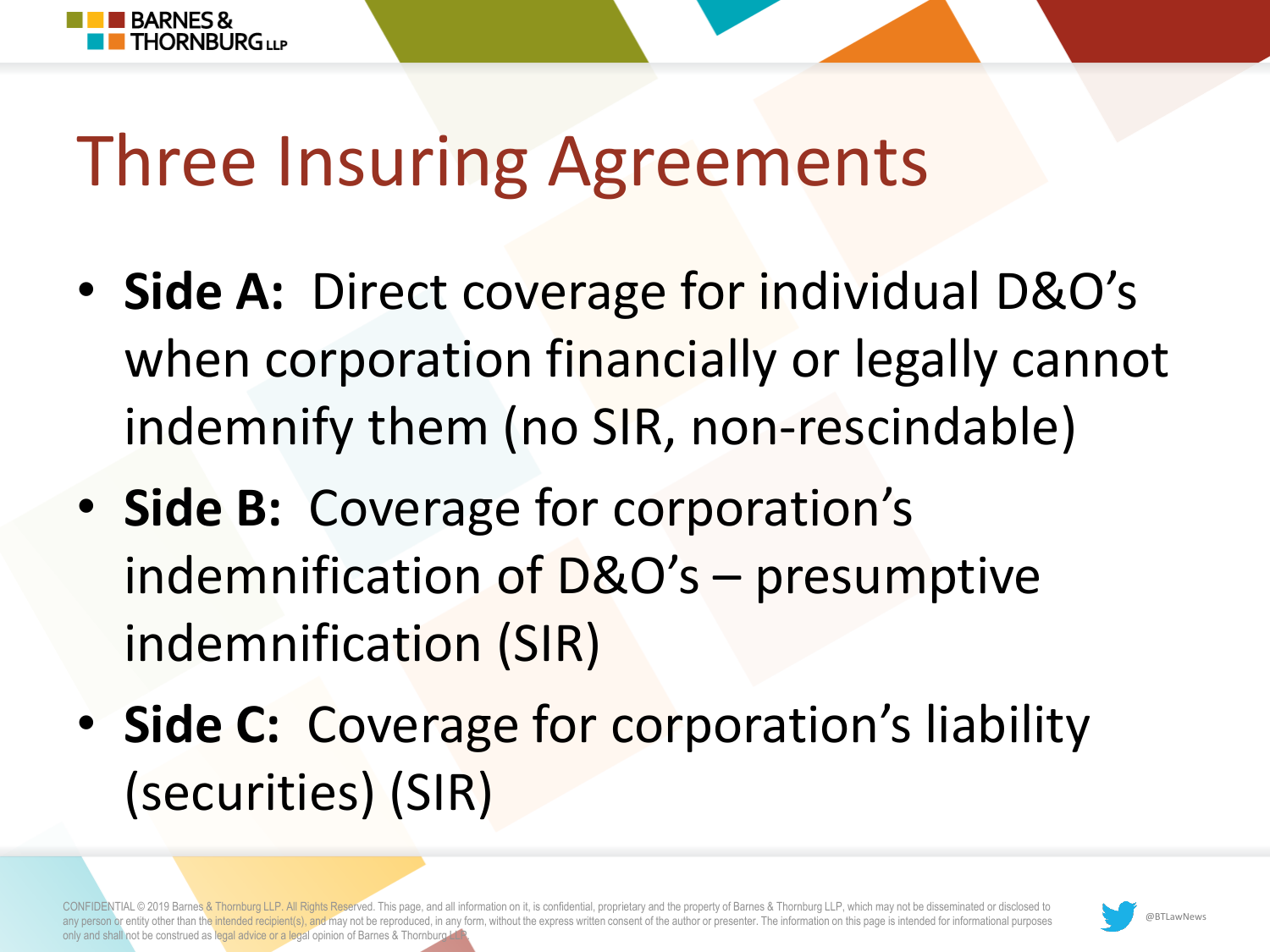

### Policy Architecture: Timing of Claims

- Coverage trigger: claims-made-and-reported
- Pre-policy claims based on pre-policy wrongful acts are excluded
- Claims within policy that are related to prepolicy claims are excluded

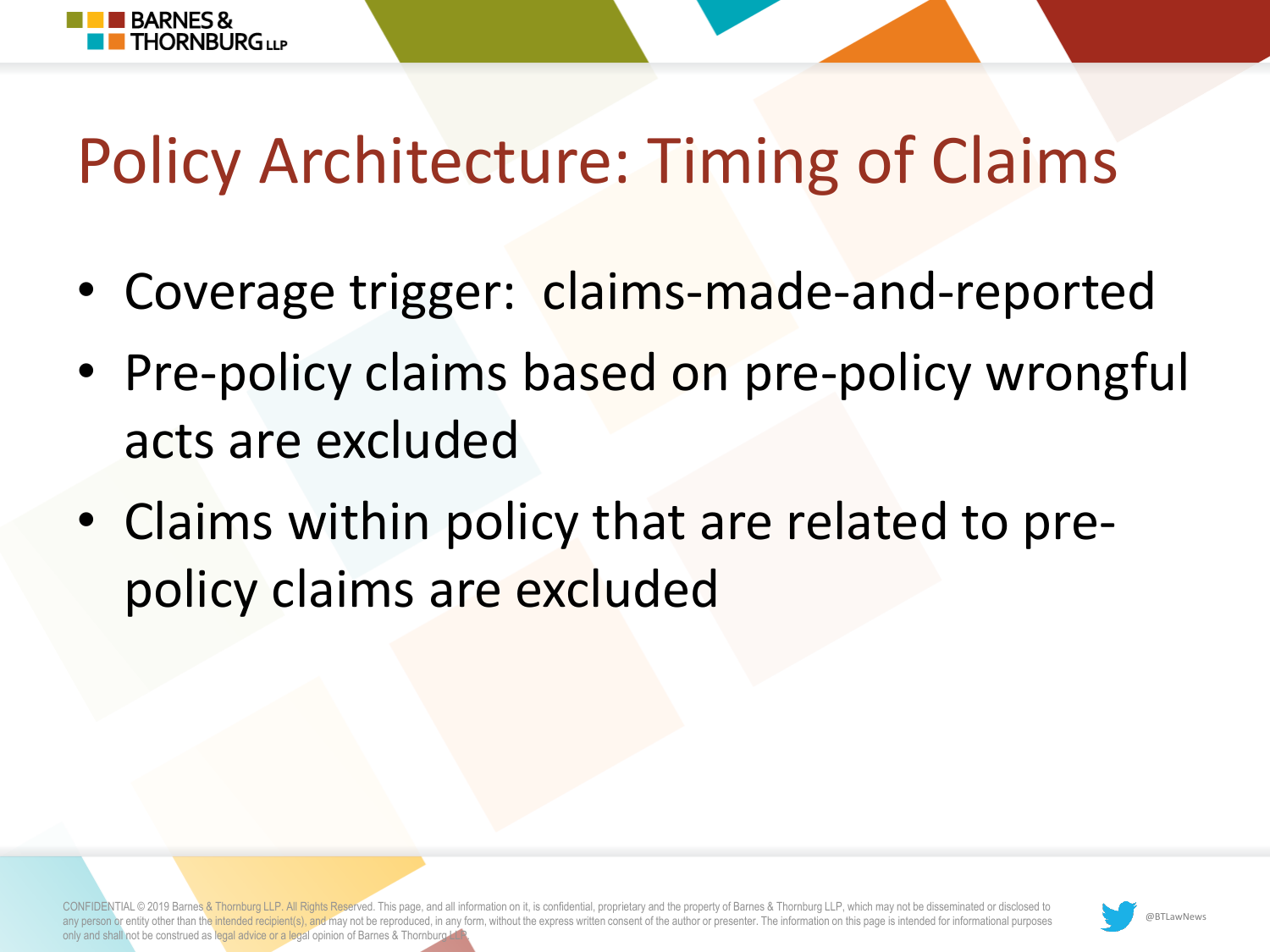

### Policy Architecture: What's Covered?

- "Loss"
	- Defense costs:
		- Compare duty to defend with duty to reimburse
		- Policyholder controls defense and settlement
	- Limits are eroded by Loss
- "Wrongful Act:" any act, error, omission, statement, misstatement, misleading statement; broad coverage is dialed back via exclusions and conditions

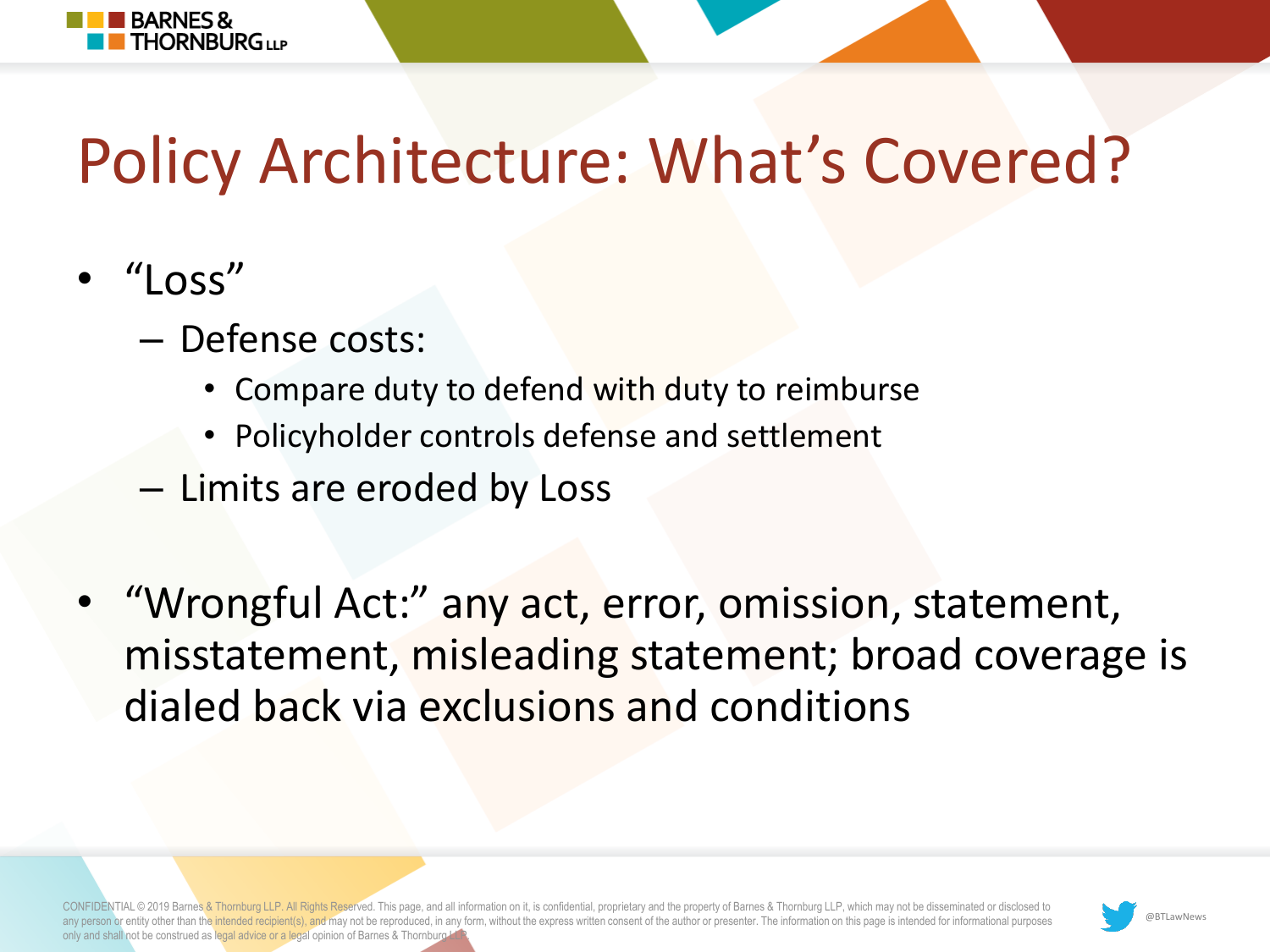

### Policy Architecture: What's Excluded?

- Risks covered by other policies: ERISA claims (covered by fiduciary policies), bodily injury and property damage claims (CGL policies), employee and employment-related claims (EPLI policies), professional services claims (E&O policies), pollution claims (environmental loss and liability policies)
- Claims by one insured against another (Insured vs. Insured Exclusion; Company vs. Insured Exclusion)
- Contractual liability, exception for concurrent noncontract theory of action
- Allocation

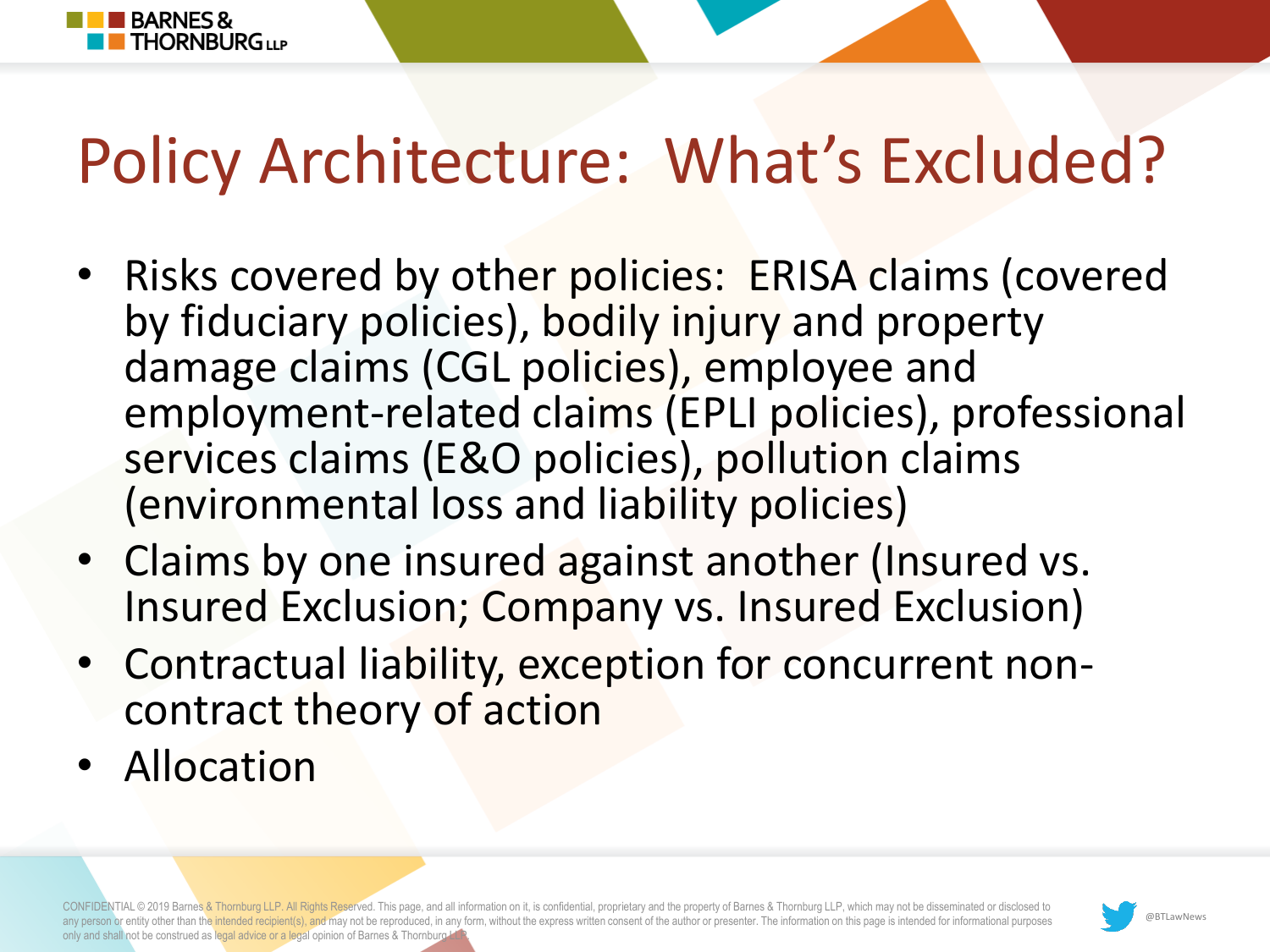# Derivative Actions: Exception to Company vs. Insured Exclusion

**BARNES&** 

**THORNBURG**<sub>UP</sub>

- Side A applies when the corporation financially or legally can't indemnify D&O's
- When shareholders sue D&O's derivatively: Is corporation legally able to indemnify them?
	- S.D.N.Y. case construing DE law holds indemnification is prohibited; DE law unclear
	- Means Side A applies, and insurer money goes to corporation
		- If companion class action settles at the same time, it's a pass-through transaction
		- If not, first-party recovery by corporation which controls the settlement process
		- Should corporation settle derivative and class actions simultaneously?

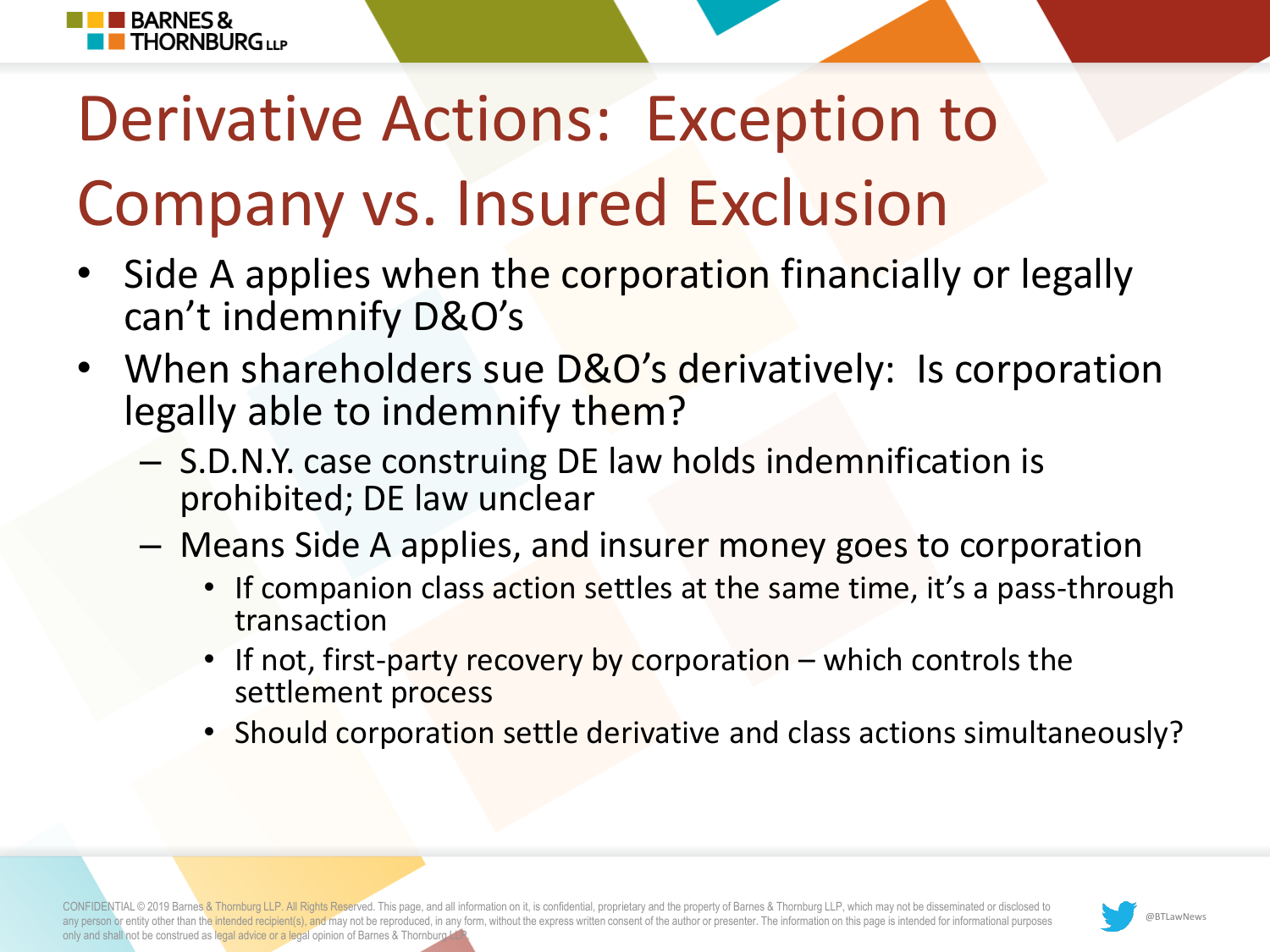

## Risk that D&O Insurer Will Successfully Avoid Coverage?

- Relative strength of the claim
- Profitability of the relationship with the policyholder (premiums less claim payments)
- Performance of insurer's D&O book of business
- Relationship with the broker

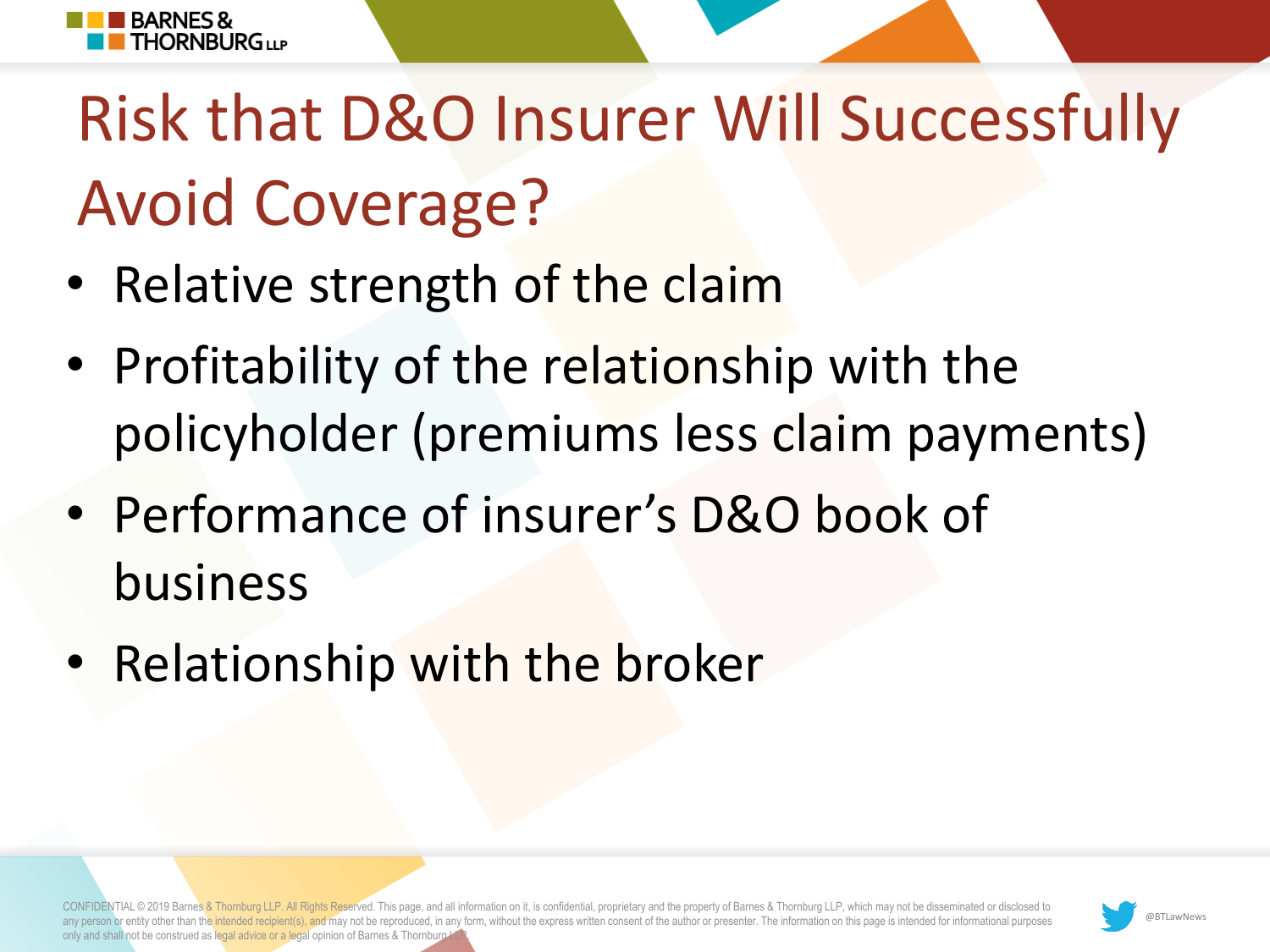

**We've been sued for securities fraud, yet we've heard that fraud and intentional conduct aren't covered by insurance. Can the insurance company get out of paying the pending claim?** 

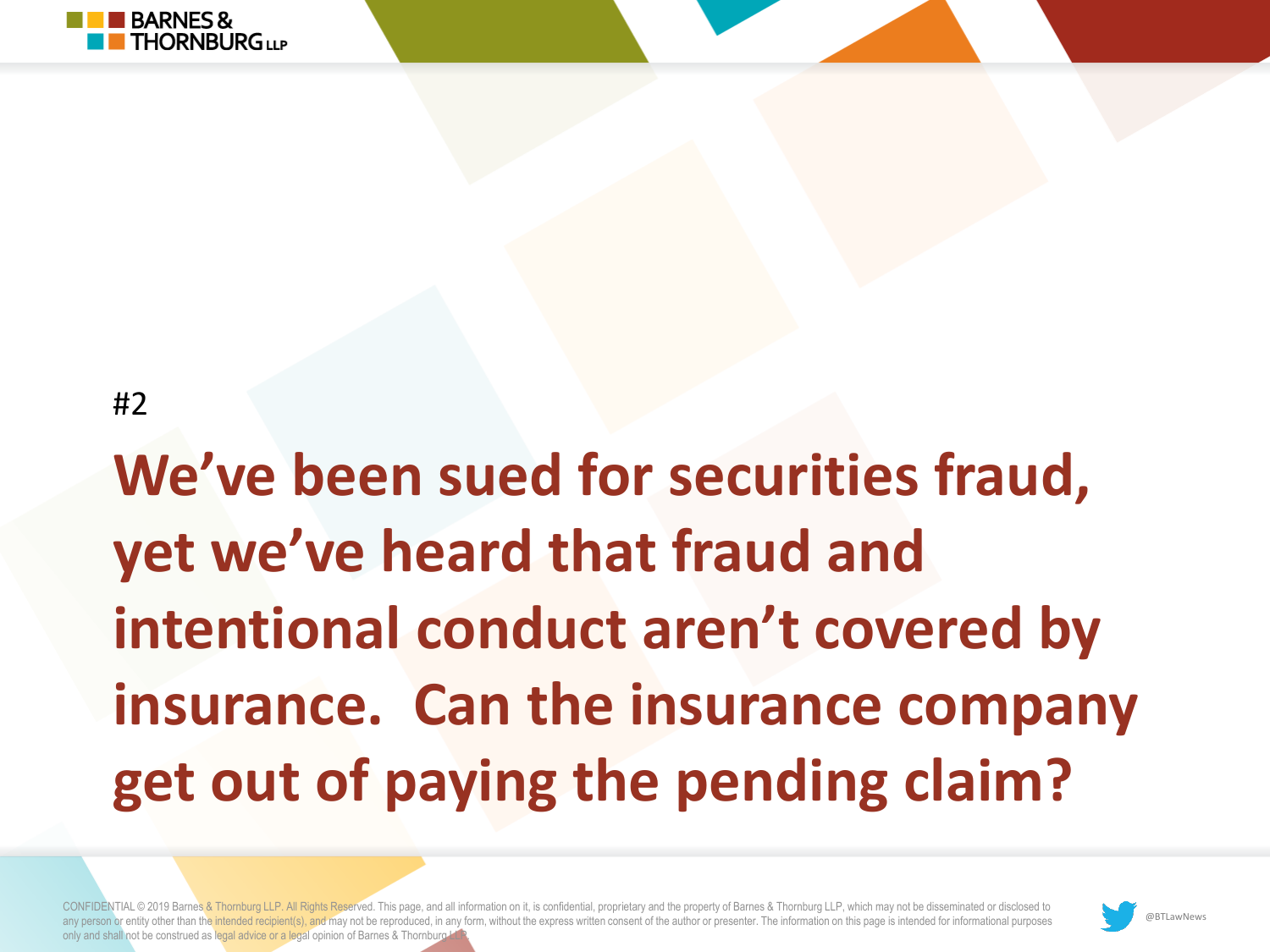

## The "Conduct Exclusions"

- Exclusions for fraudulent, criminal, dishonest, malicious, or willful conduct.
	- Includes self-dealing and gain to which the insured is not legally entitled.
- Negotiate narrowly.
	- Ex) "deliberate fraud," "willful and knowing violation of law."
	- Instead of excluding claims arising from "profit or advantage" to which the insured is not legally entitled, "financial advantage" – limits the exclusion to monetary benefits.

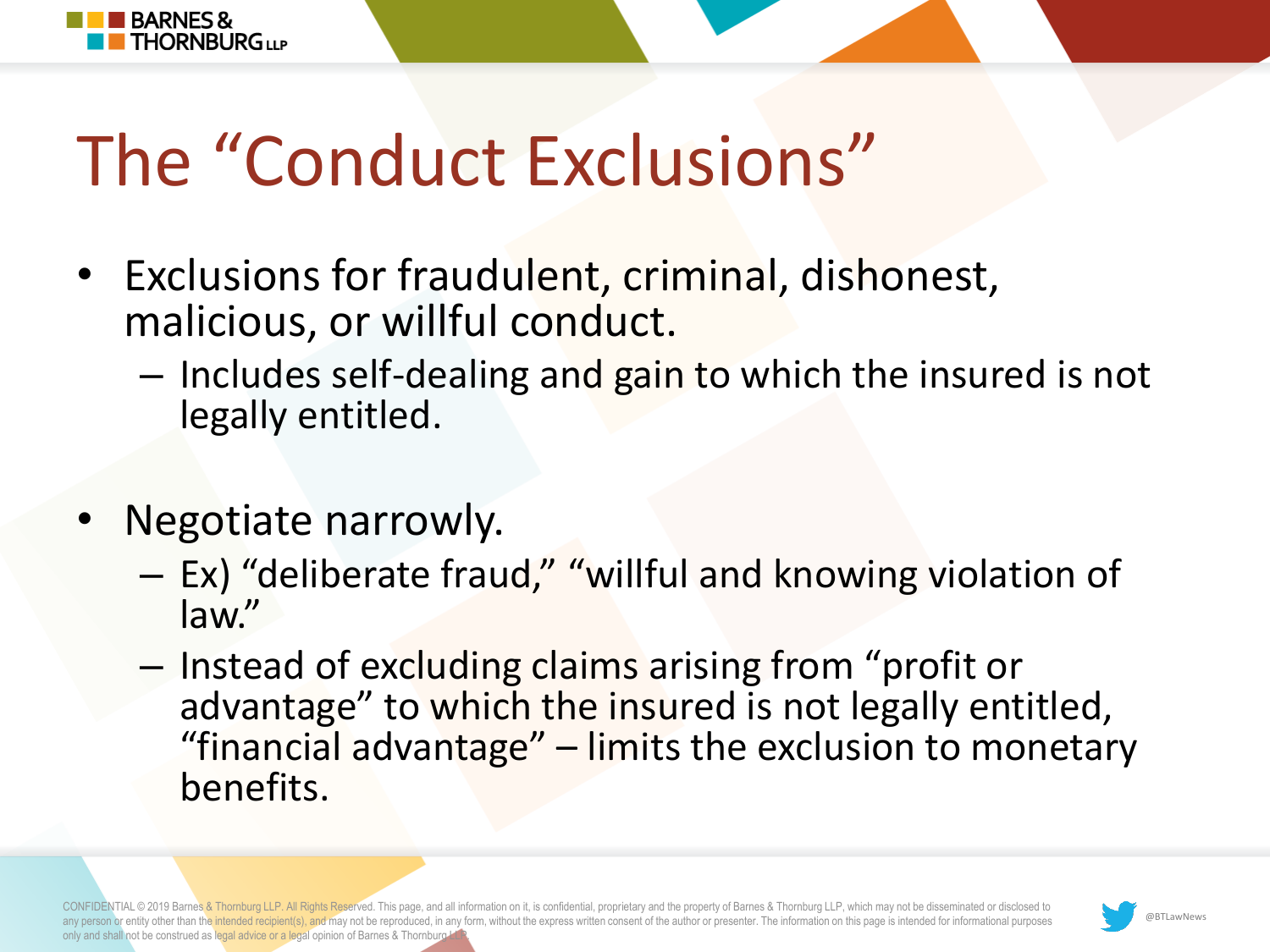

# Allegations Don't Trigger

- Mere allegations of fraud or intentional conduct aren't enough.
- Most policies require a final adjudication that the insured participated in fraud or intentional conduct in the underlying action.
- "<u>Final adjudication</u>" usually means you're at the end of the line, after a judicial finding on the merits and after exhaustion of all possible appeals.
- Avoid the "in fact" approach or other ambiguous approaches, such as "adverse admissions" or "plea of nolo contendere or not contest regarding such conduct."

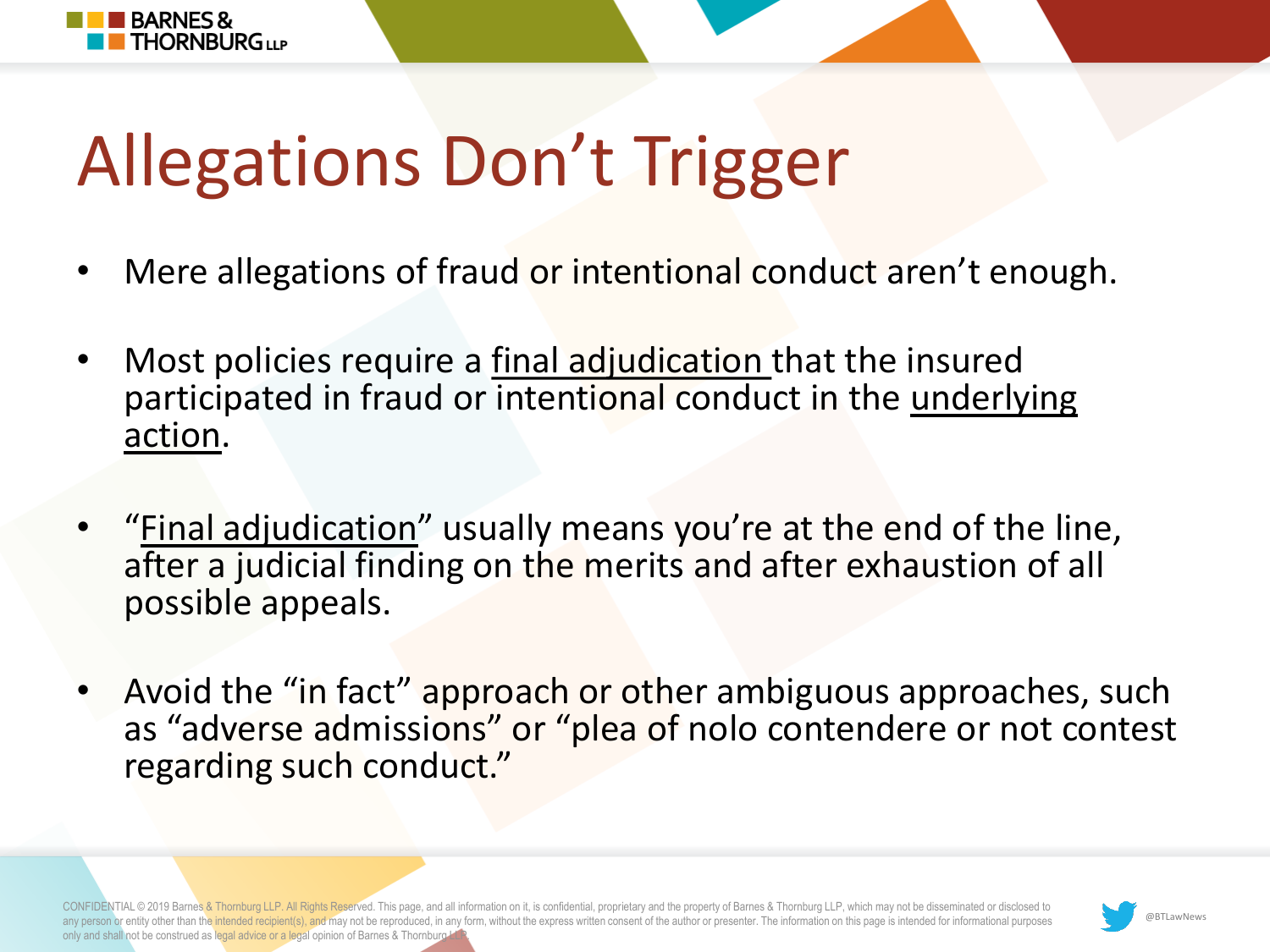

# Severability Clauses

- Fraud/intentional conduct of one insured cannot be imputed to other insured individuals not engaged in such conduct.
- But, many policies impute the bad acts of certain corporate executives to the company for purposes of denying/rescinding Side B or Side C coverage.
	- Usually the CEO and CFO, sometimes the GC and other officers. Limit list as much as possible.
	- Ensure it is the actual knowledge possessed by executives of the "named insured."

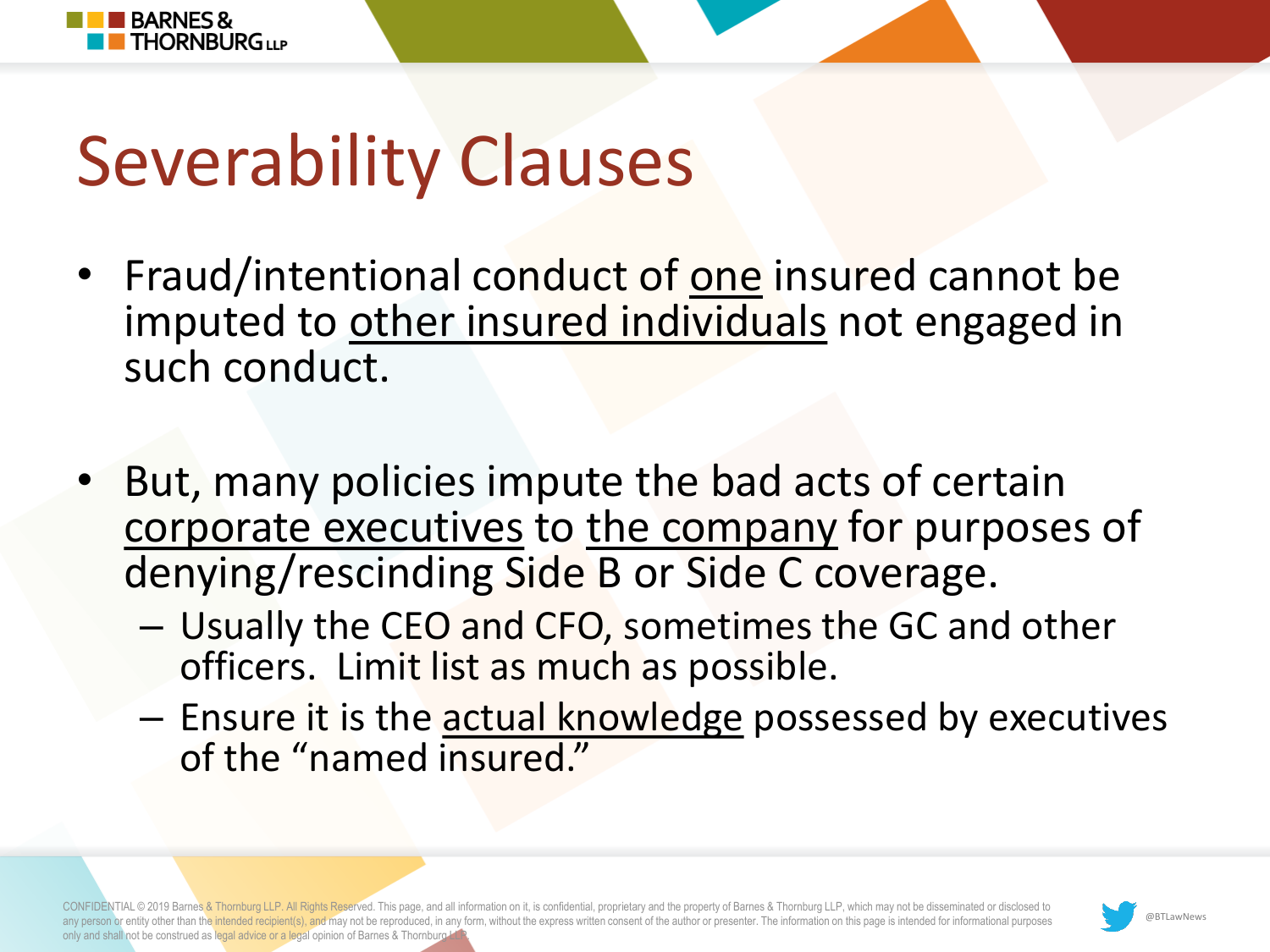

### **What if we want to settle the pending case and not risk a trial, but the insurance company wants to roll the dice and refuses to settle? What are our options?**

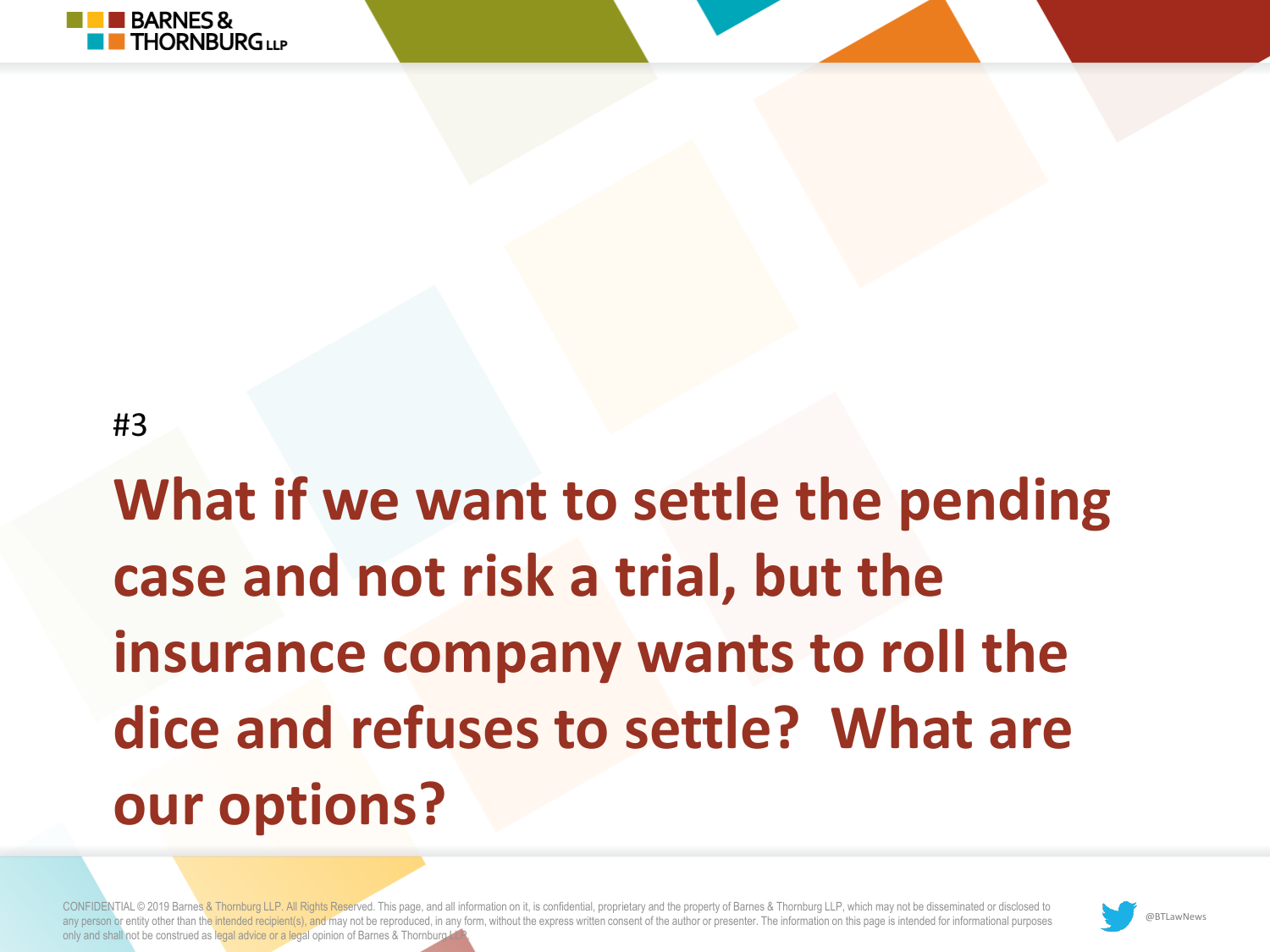

# Insurer's Duty to Settle

- Most states imply this duty into liability policies
- D&O: Insured controls defense/settlement subject to insurer consent, not to be unreasonably withheld
- If D&O insurer refuses to settle:
	- –Liability within limits:
		- Demand waiver of consent provision;
		- Assert that insurer is unreasonably withholding consent, therefore has waived consent provision; then
		- Settle and chase insurer.
	- –Liability exceeding limits: Excess Judgment Rule

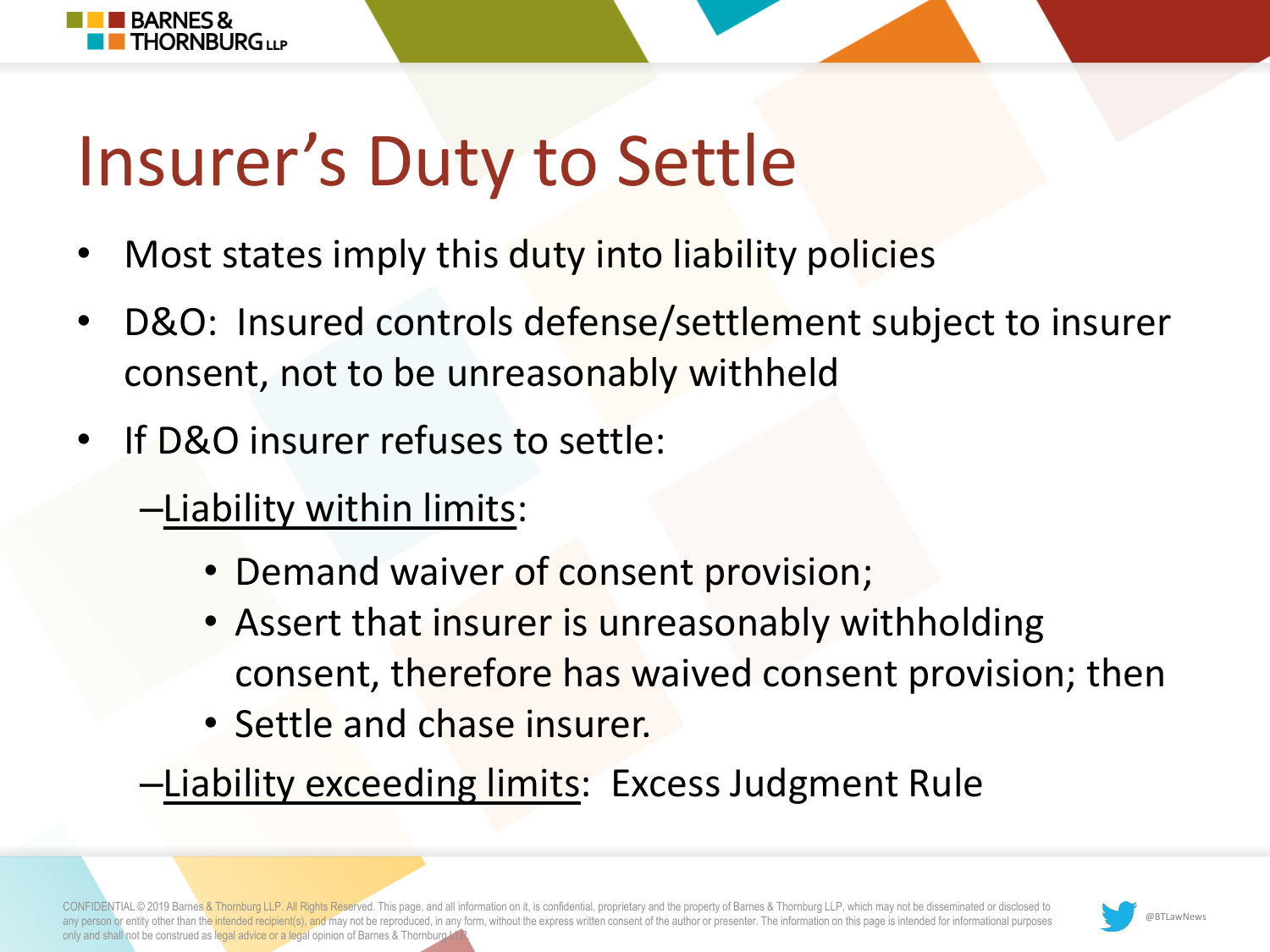

### Excess Judgement Rule:

- If there is a substantial likelihood of liability exceeding policy limits, and
- Plaintiff makes a demand for or within policy limits,
- Carrier must pay it, or policy limits are waived for excess-of-limits outcome at trial.

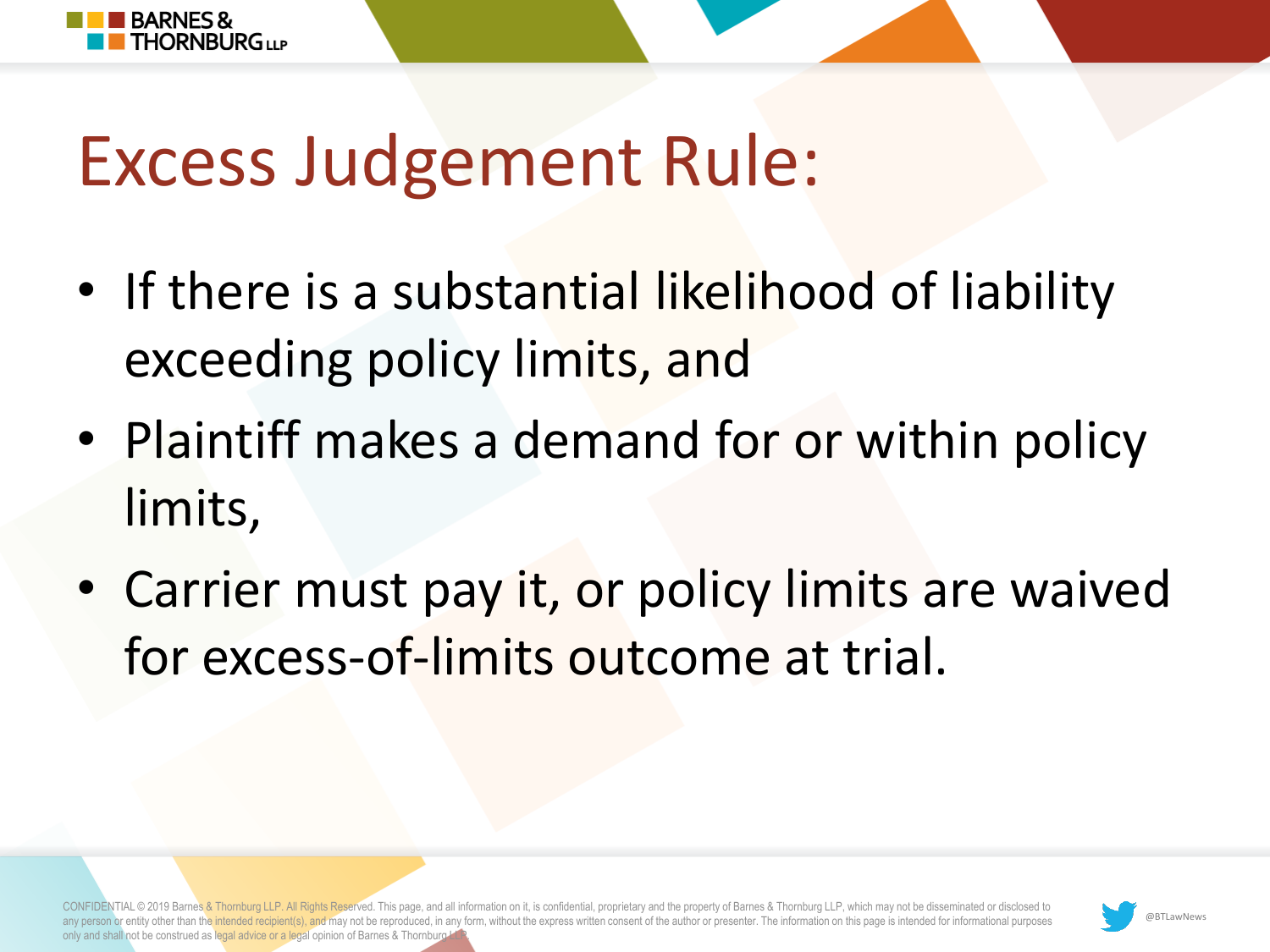

## What if Insurer Has Coverage Defenses?

- In some states, carrier must settle with plaintiff and sue its policyholder to recoup settlement or establish allocation of covered vs. non-covered loss
- In most states, open question

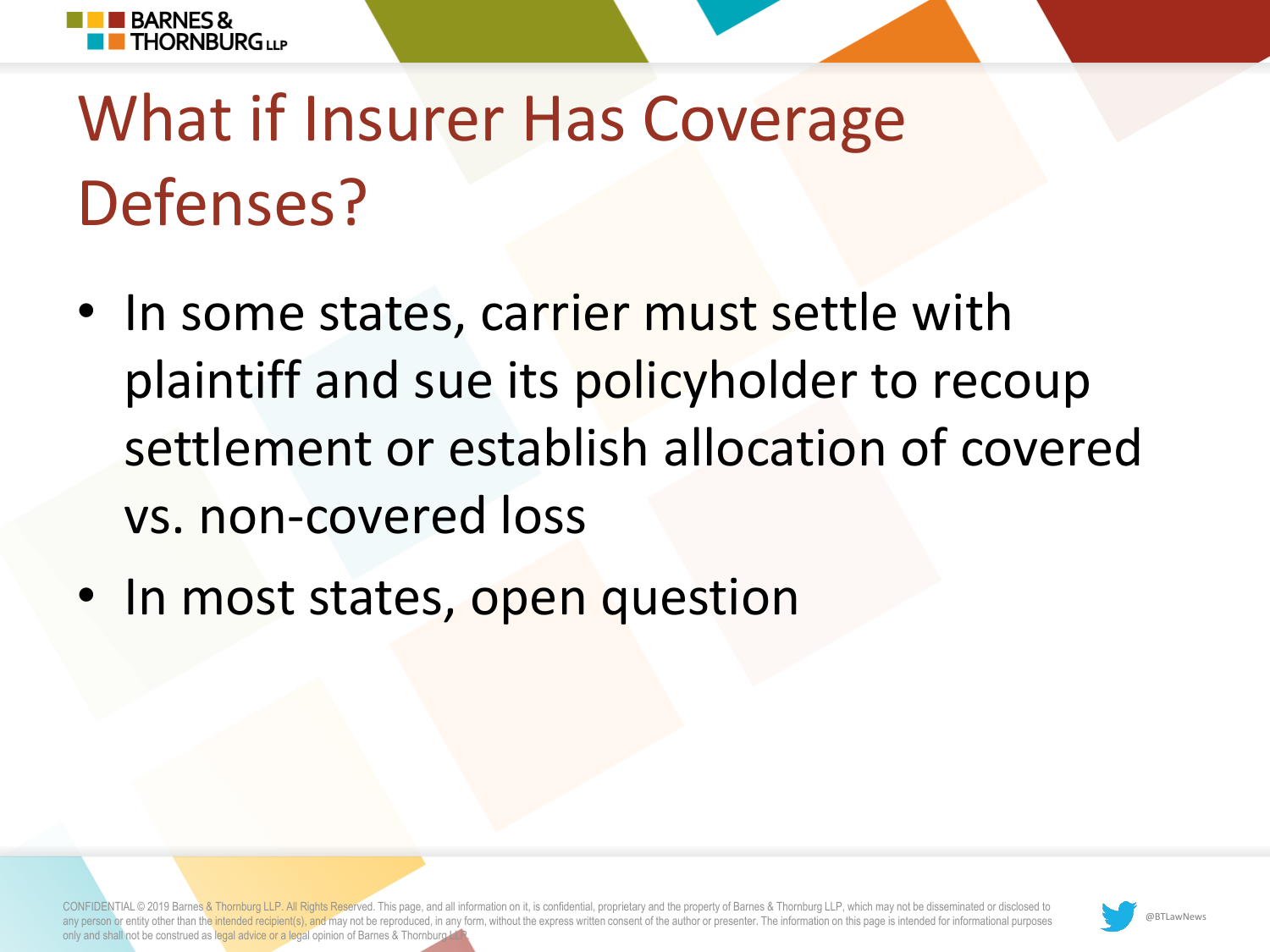

### **What happens if, unknown to us, someone made a mistake or even lied in the application for our D&O policy? Will we still be covered?**

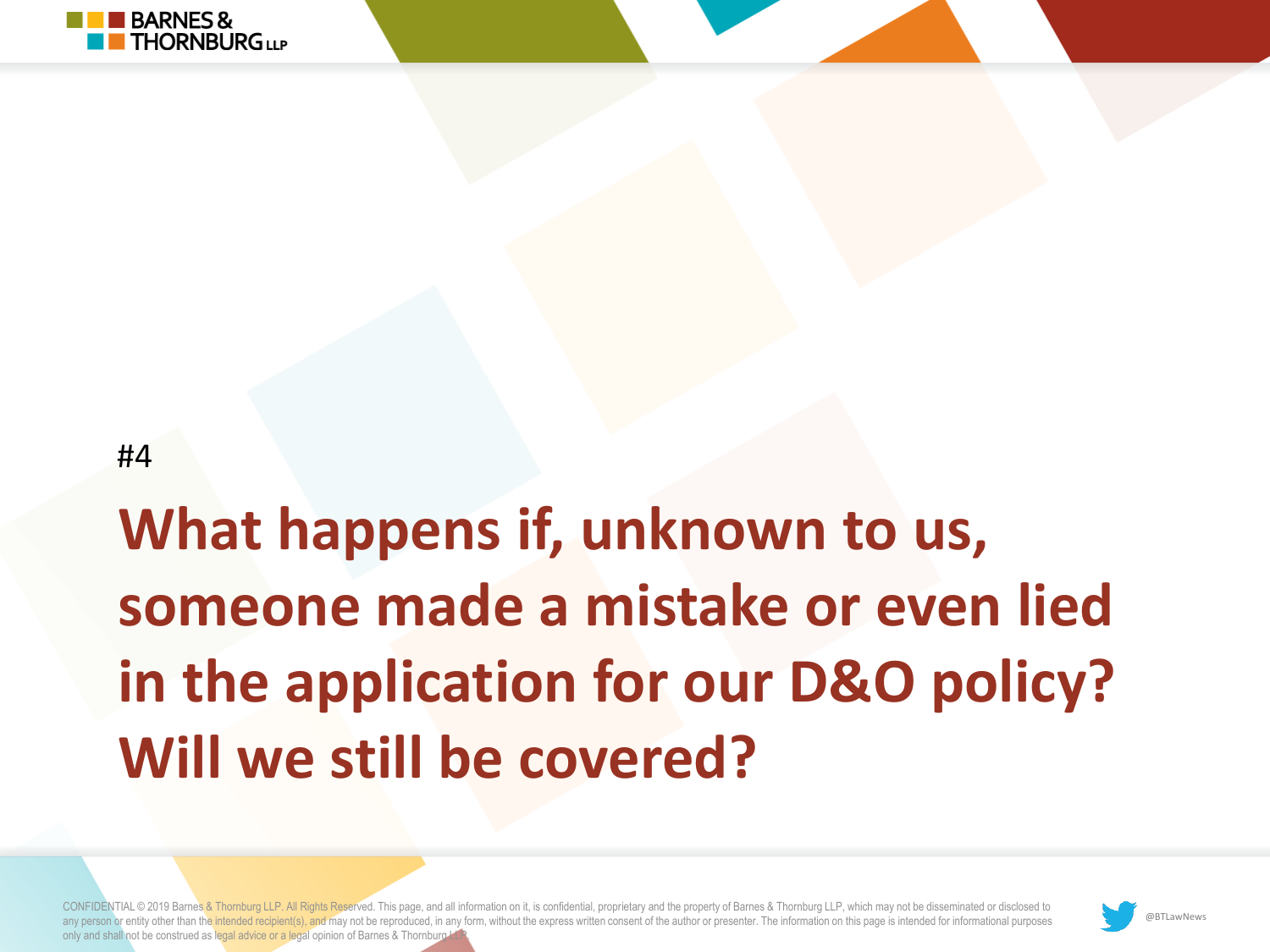# Misrepresentations in Application

• Fraudulent or deceptive information in the policy application or materials that were incorporated by reference in the application (financial statements).

**BARNES&** 

**FHORNBLIRG**ULP

In some states, no fraud need be proved. –Insurers can rescind or deny coverage based on material misrepresentations.

–Insurers can rescind or deny coverage based on innocent, material mistakes.

Insurers can rescind or deny coverage even if they did not actually rely on the misrepresentations or mistakes.

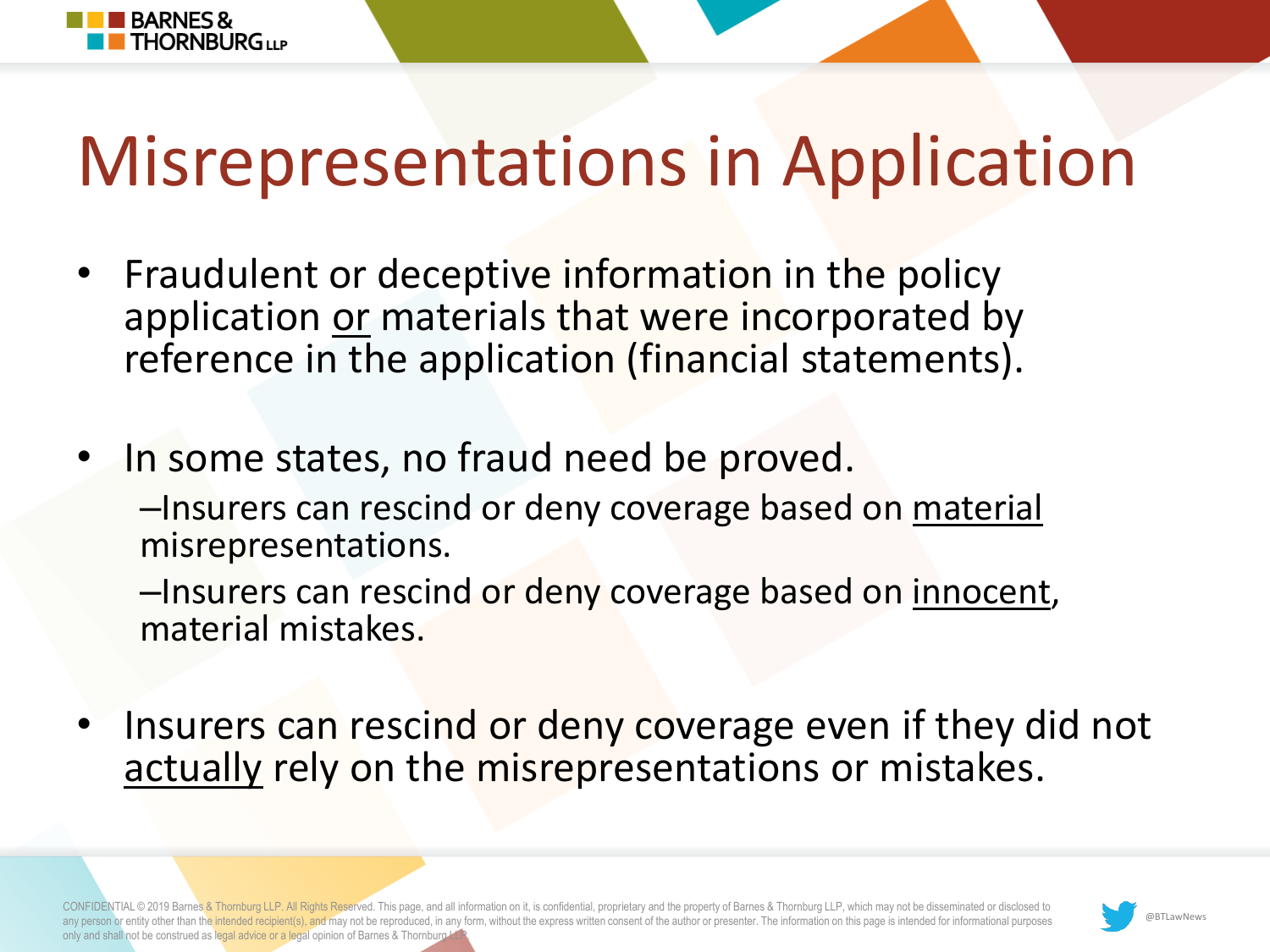

**BARNES&** 

**THORNBURG11P** 

- Protect coverage for Ds/Os unaware of the misrepresentations or mistakes in the policy application or materials.
- Provide that the knowledge of one insured individual cannot be imputed to any other insured individual.
	- Watch for partial non-imputation clauses.
	- Watch for an exception in which the knowledge of certain senior executives can be imputed to the company for Side B or Side C.

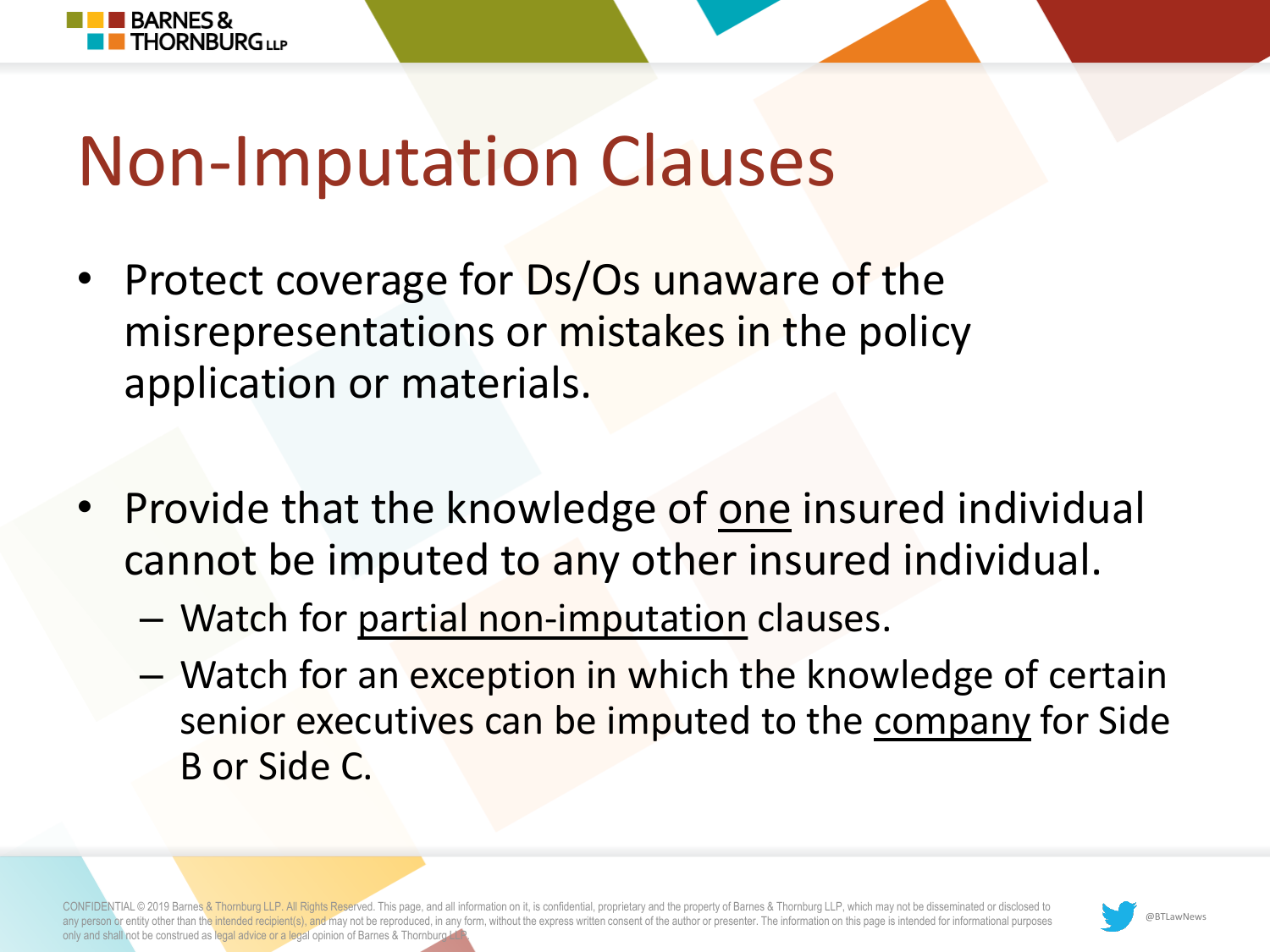

Non-Rescindable Side A Coverage: Try to get an agreement that an insurer cannot rescind or deny coverage under Side A for individual Ds/Os without knowledge of the misrepresentation or falsification in the application.

### • Side B Coverage:

**BARNES&** 

**THORNBURG**<sub>UP</sub>

- Obtain a full severability clause for the insurer's obligation to reimburse the company for its indemnity obligation to Ds/Os who had no knowledge of misrepresentations in the application.
- Then, even if the insurer rescinds/denies coverage as to certain Ds/Os, the insurer remains obligated to provide Side B coverage to the company with respect to other directors/officers.

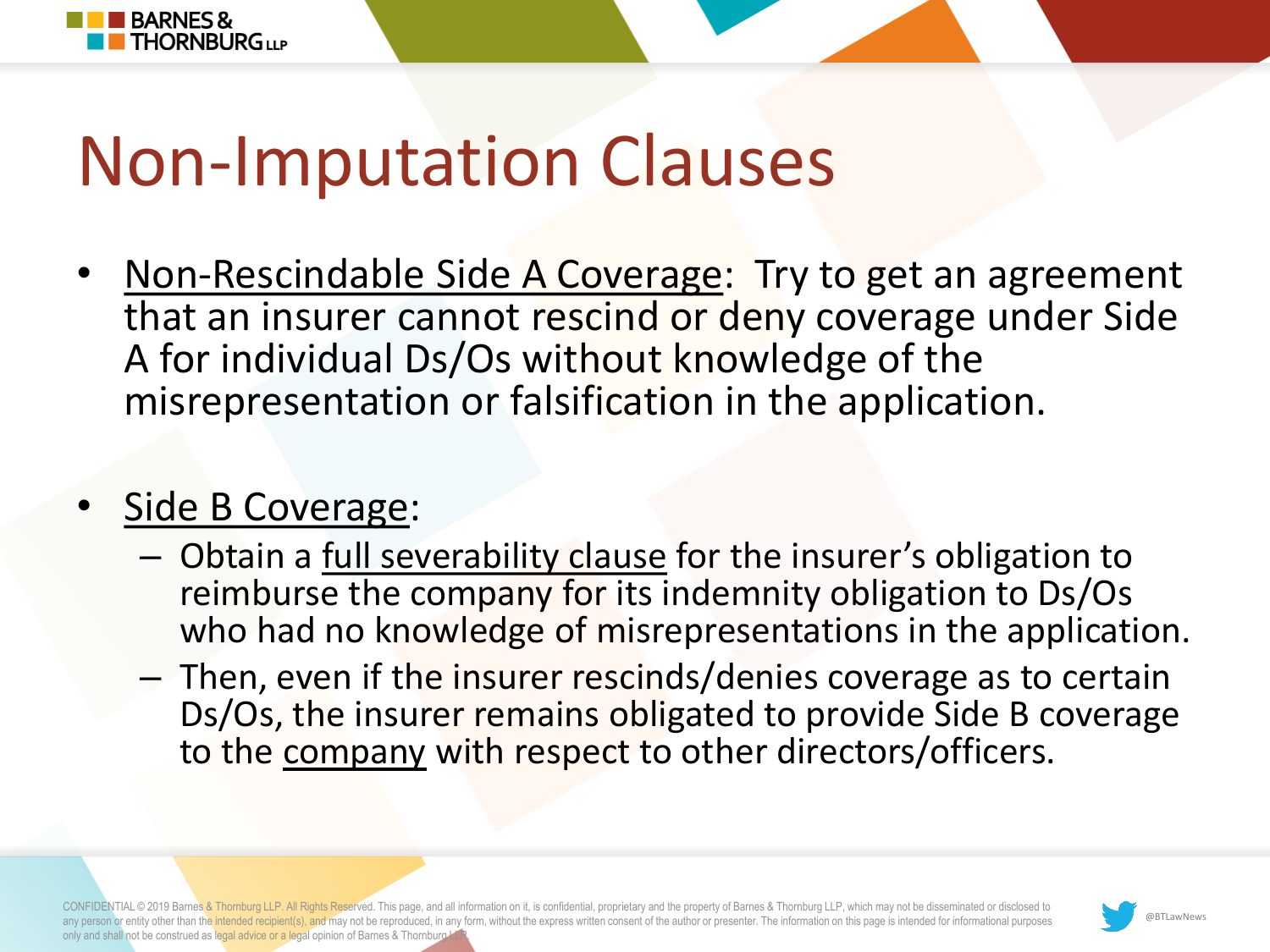

**What happens when the SEC calls and asks for our cooperation in an informal investigation, and we have to hire counsel to produce documents and prepare witnesses to protect the company? Do we have coverage for the cost of this?** 

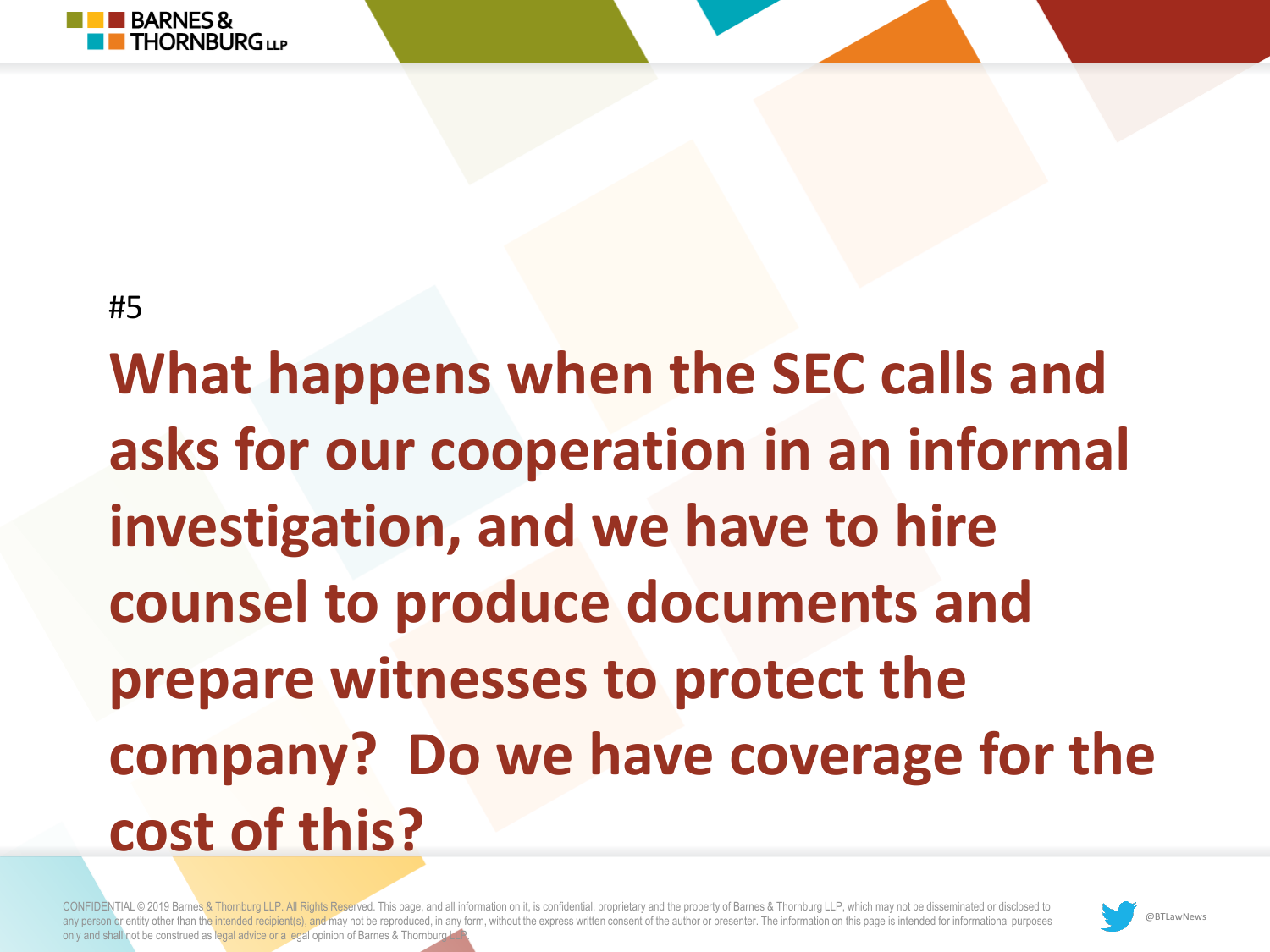

### Older Policies: Informal Regulatory Investigations Not Covered

- Rationale: policyholder response is discretionary, insurer does not want to encourage insured to incur avoidable defense expenses
- When regulators were less aggressive, little demand for informal investigation coverage

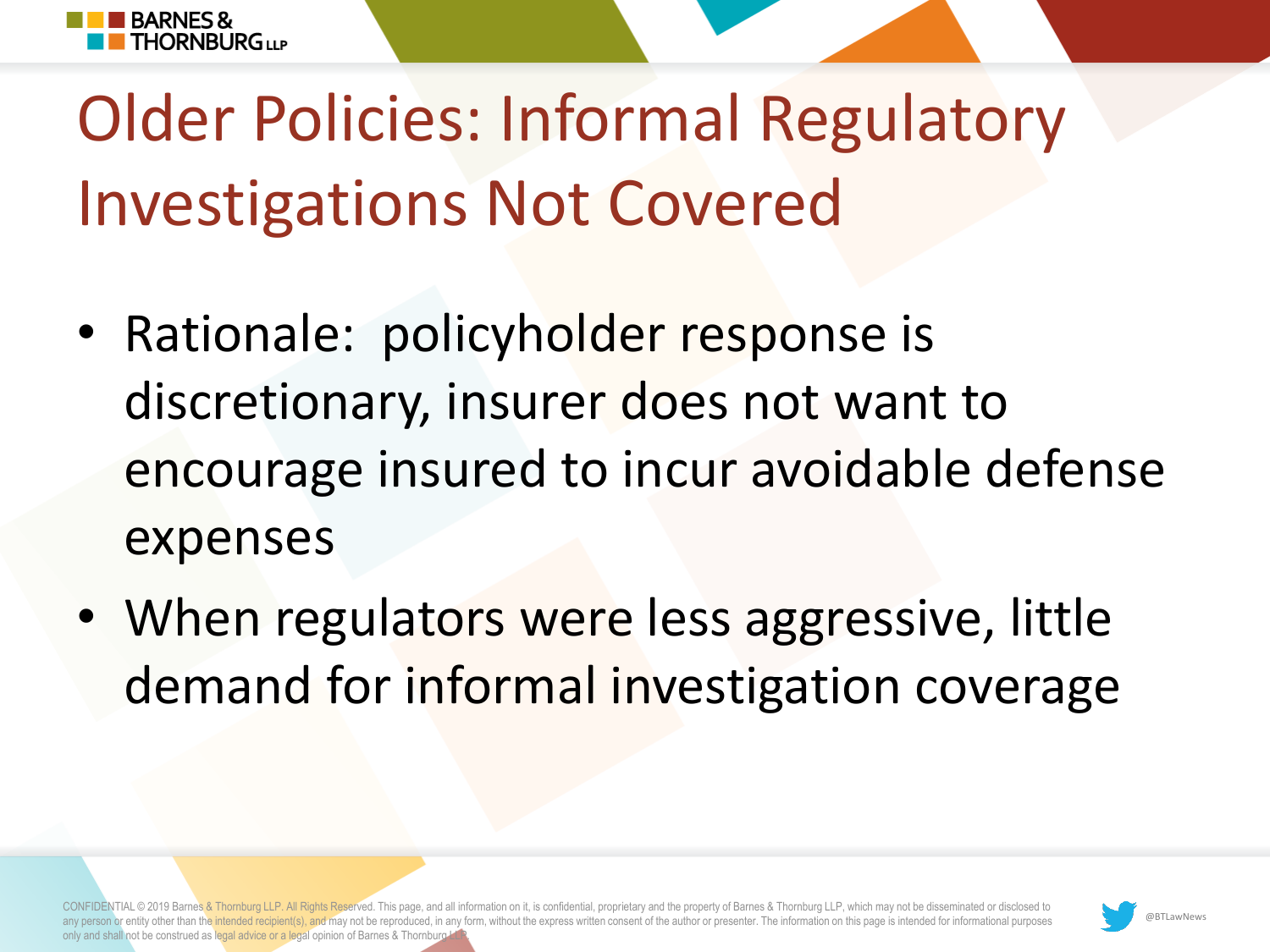

## Real World

- Regulators are more aggressive in the wake of WorldCom, Enron
- When the SEC calls, responding is not discretionary
- Newer policies:
	- Policyholders demand coverage for costs of defending informal investigations and are willing to pay for it
	- Informal investigation defense costs now covered, sometimes subject to sublimit

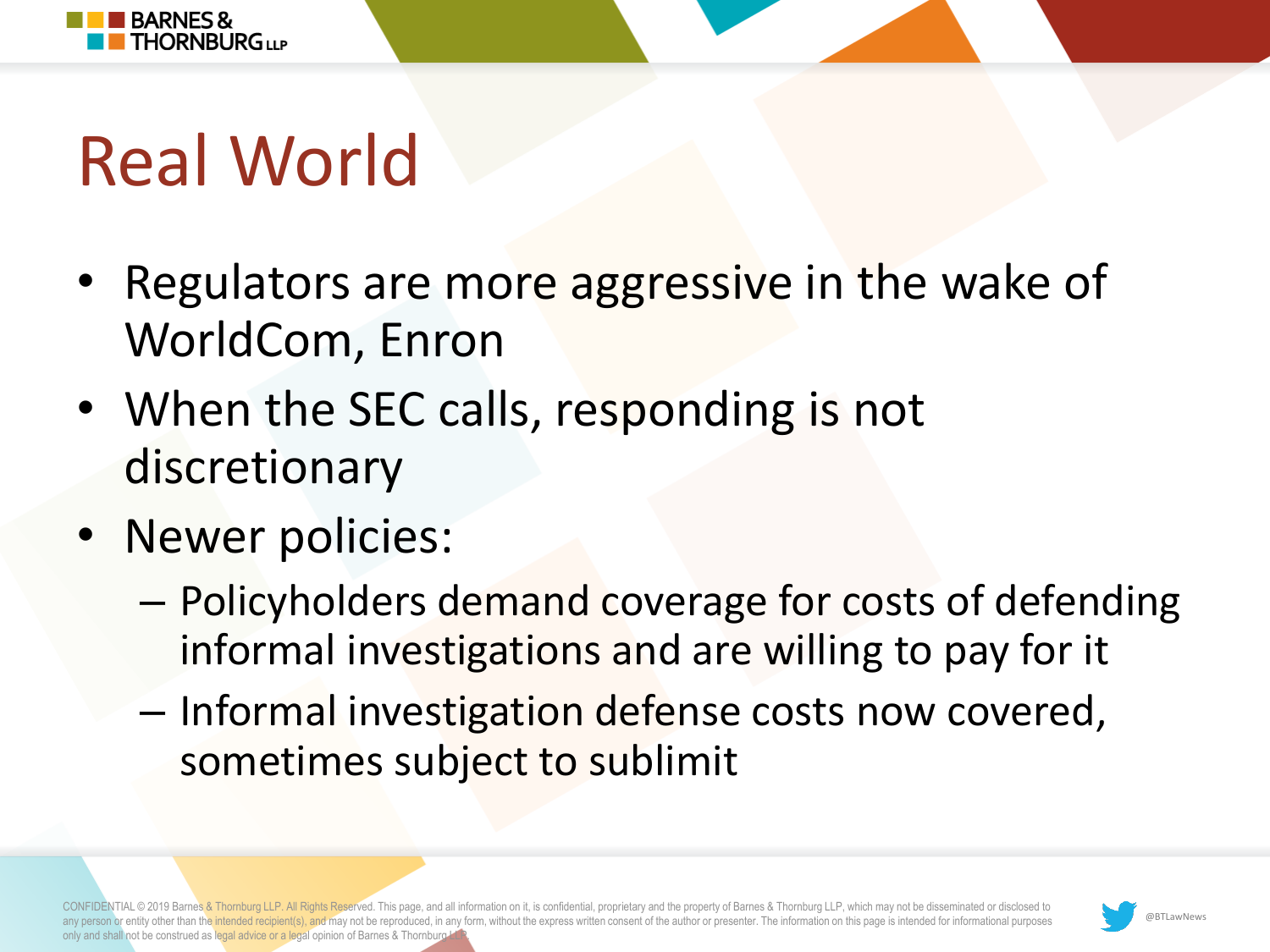

### **Are there any gaps in coverage that we should tell our broker to plug at the next policy renewal?**

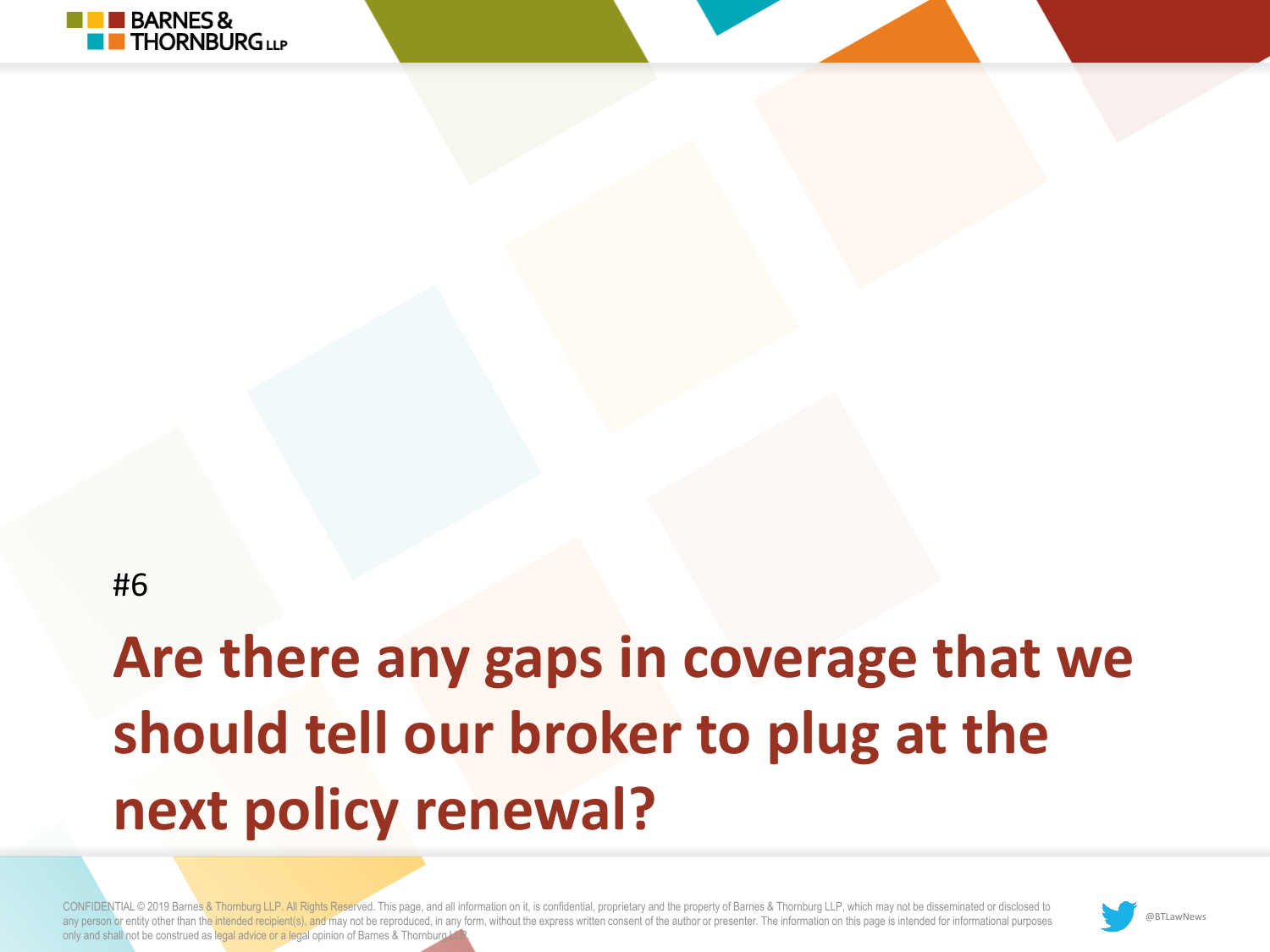# Stand-Alone Side A DIC Coverage

- Coverage to Ds/Os that is not shared with the company. Typically does not have a retention amount and is not subject to cancellation.
- Drops down where other coverage is exhausted or denied. Examples:
	- Exhaustion of limits (Side A DIC is outside the tower).

**BARNES&** 

**THORNBURG**<sub>LLP</sub>

- Failure/inability to pay retention (Side A DIC doesn't have a retention).
- Coverage failures (Side A DIC may cover certain claims excluded by the Side A policy, such as punitive damages, pollution exclusion, insured v. insured, etc.).
- Company bankruptcy (Side A DIC isn't seen as part of debtor company's estate).
- Rescission of the policy (Side A DIC will avoid rescission).
- If Side A DIC coverage is too pricey, consider Side A Excess. Same terms as primary – addresses exhaustion of limits but not other coverage gaps.

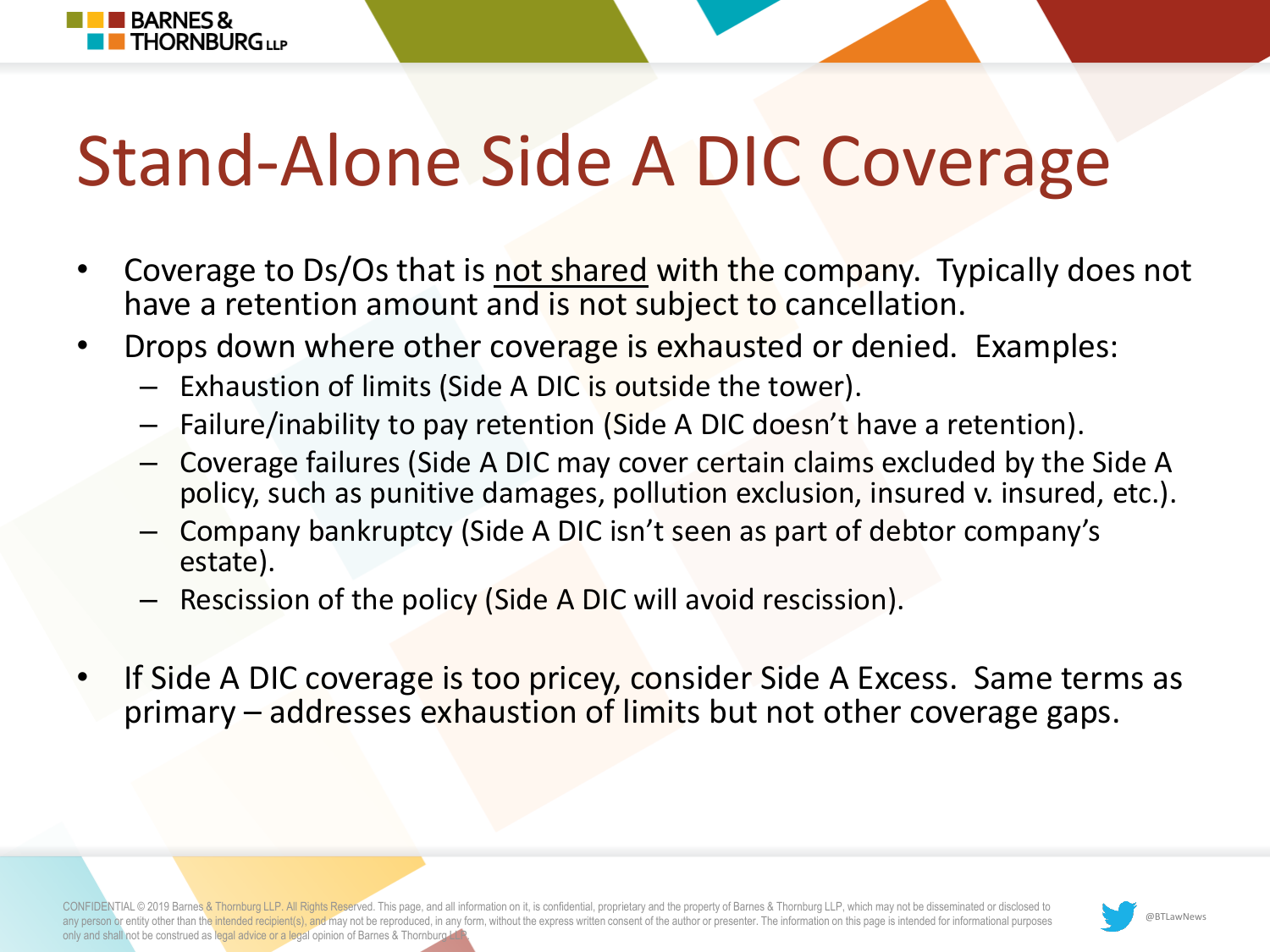

# Tail Coverage

- Coverage for conduct that occurred during the policy period but for which the claim is made after the policy period.
	- Important in change of control or acquisition situations – exiting Ds/Os may face claims for years after their exit.
- The tail or runoff period should be long enough to cover any anticipated statute of limitations. Most common duration is 6 years.

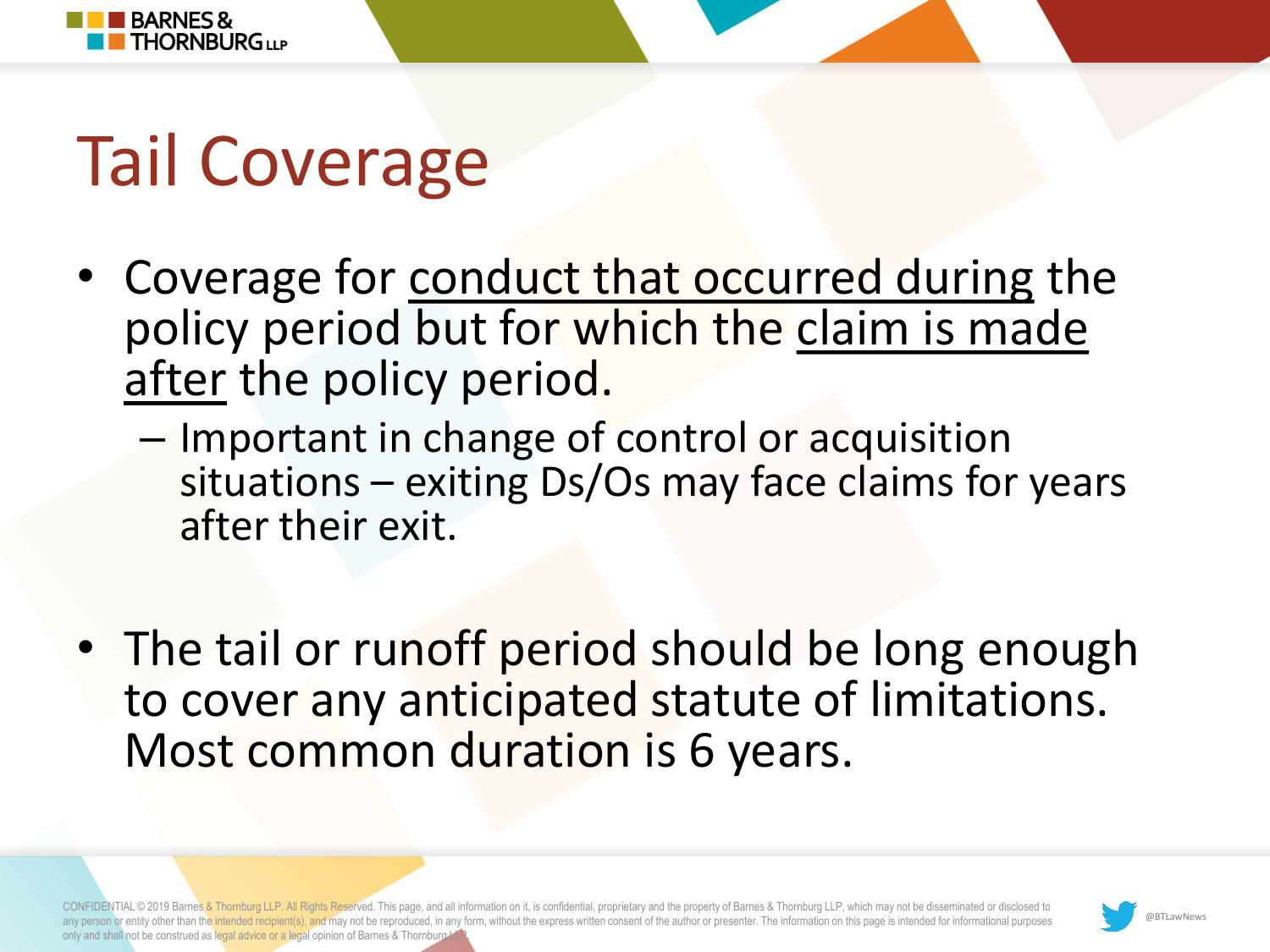# Avoid Exclusions Creating Gaps

- Broad Bodily Injury/Property Damage Exclusion
	- Exclusion for BI/PD claims is fine.

**BARNES&** 

**THORNBURG**UP

- Exclusion for "claims based upon, arising out of, or in any way related to bodily injury or property damage" may eliminate coverage for secondary claims by shareholders who sustain financial loss resulting from the BI/PD of others.
- Prior/Pending Litigation Exclusions.
- Breach of Privacy Exclusions.

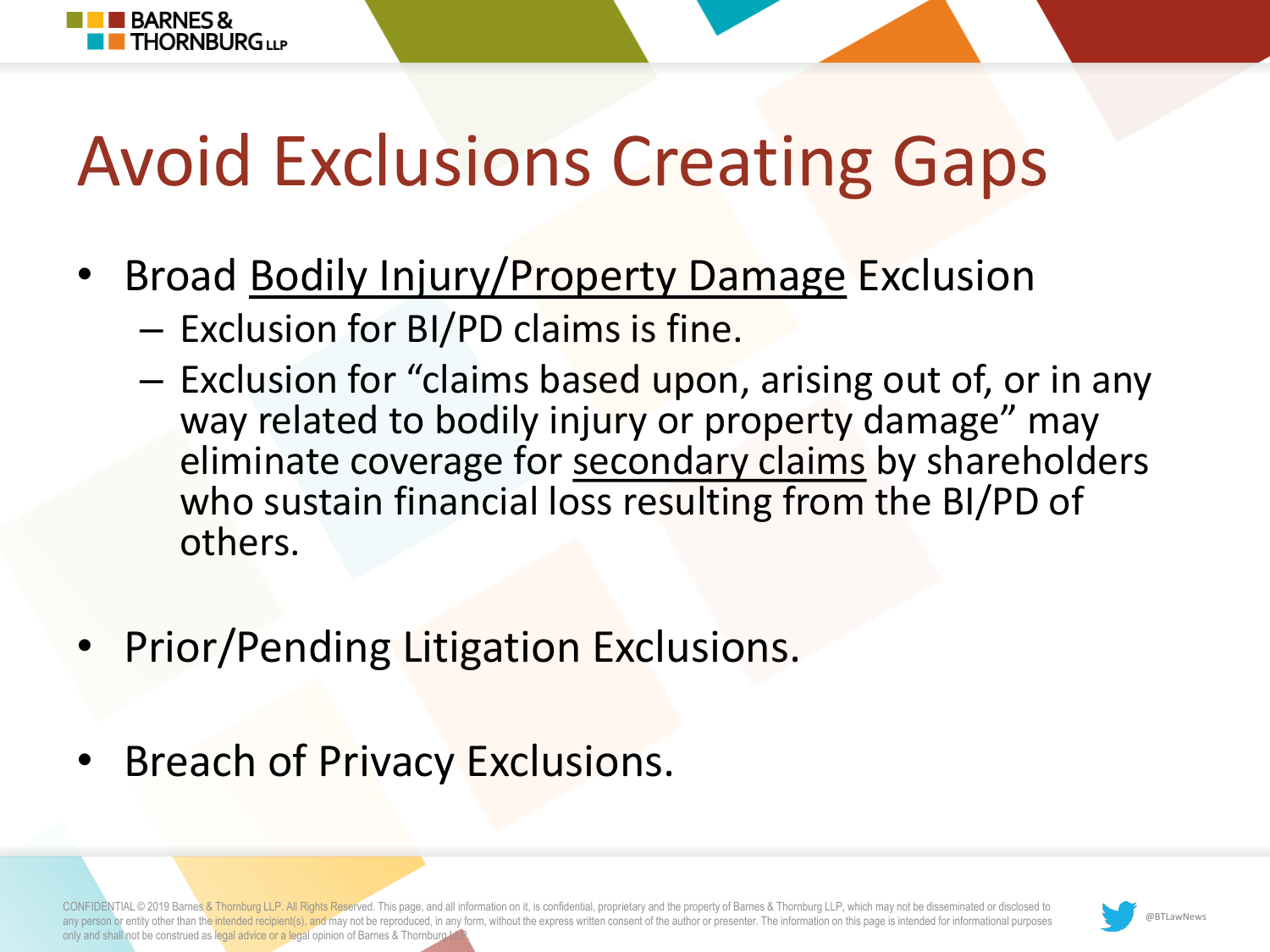

# Avoid Exclusions Creating Gaps

- Corporate Activities Exclusions
- Claims from going private/leveraged buyouts.
- Claims from mergers and acquisitions.
- Claims from IPOs.
- Claims from joint ventures or partnerships.

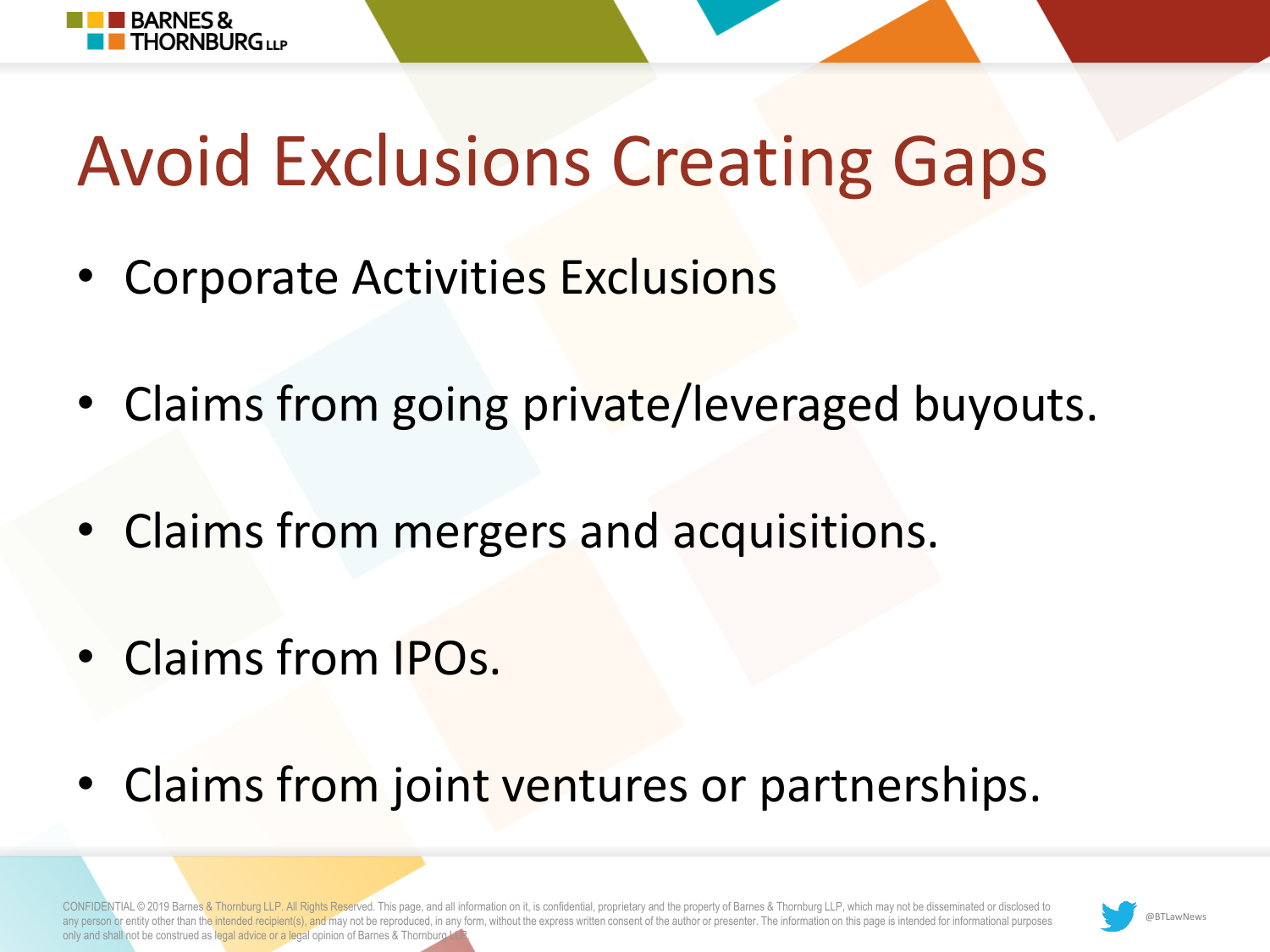

# Conclusion

- Directors and officers usually pay attention to D&O insurance only in a crisis
- The corporate lawyer who knows about D&O insurance is a valuable commodity
	- You don't have to be an expert, just an issue-spotter
	- Insurance recovery counsel can fill in the details
- Gets you a seat at the table at a time when the clients need you most